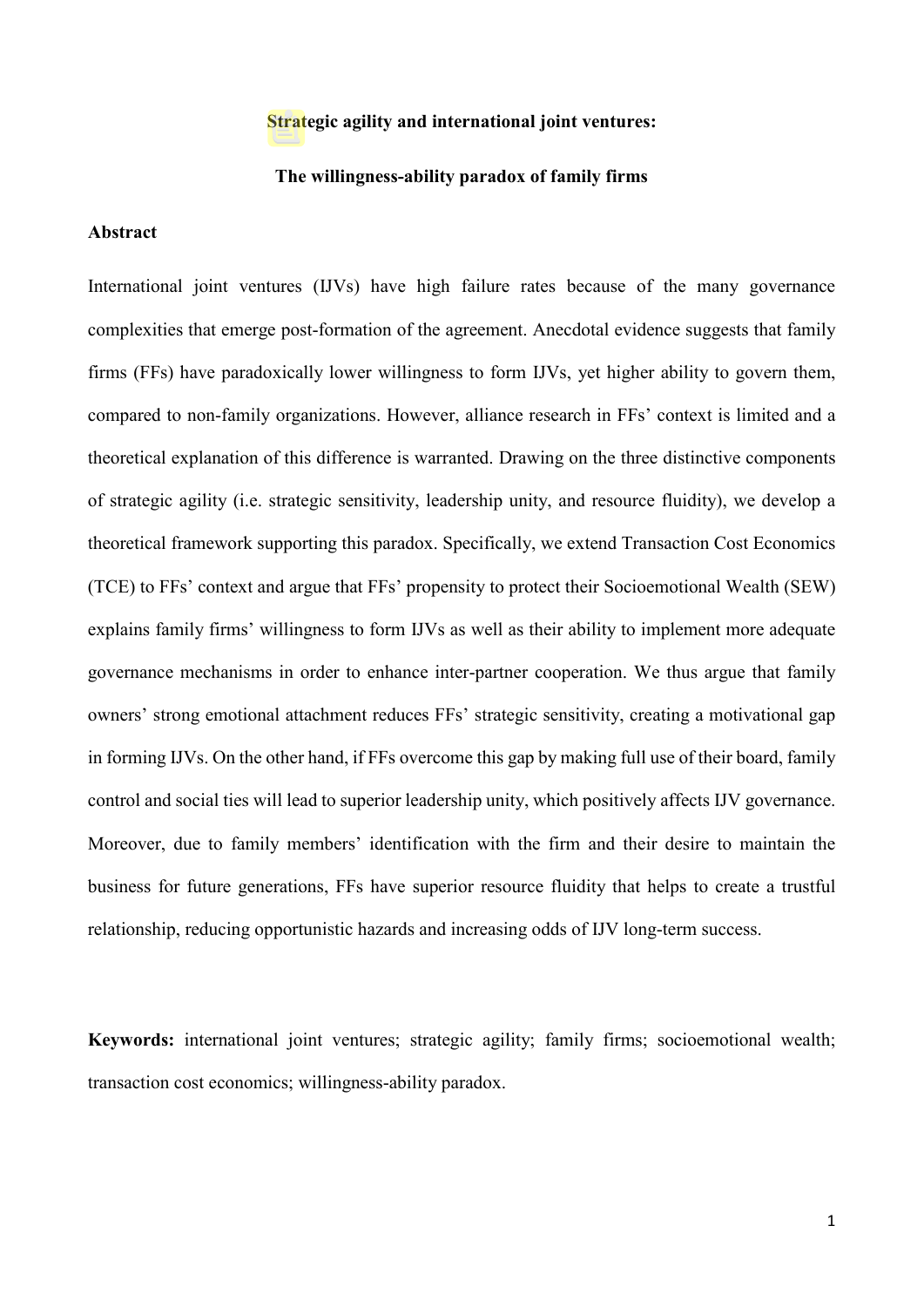## **Introduction**

International joint ventures (IJVs) represent one of the most diffused entry modes for gaining competitive edge at international level [\(Ali and Larimo, 2016;](#page-19-0) [Das and Rahman, 2010\)](#page-20-0). Indeed, IJVs allow firms to develop through technology and knowledge sharing, as well as limiting the commitment of resources and mitigating the risk to enter in totally unfamiliar business environments [\(Beamish and Lupton, 2016\)](#page-19-1). Recent research shows that the occurrence of IJVs has increased dramatically over the last years [\(Perkins et al., 2014\)](#page-24-0), but a high percentage of them ends up as failures (e.g. [Klijn et al., 2013;](#page-22-0) [Park and Harris, 2014\)](#page-23-0). In fact, IJVs are particularly difficult to manage, because each partner is subject to a relational vis-à-vis risk, in addition to business risks [\(Das and](#page-20-0)  [Rahman, 2010\)](#page-20-0). Specifically, IJVs require efforts not only in the ex-ante design choices, but they are particularly complex because of the many governance complexities post-formation of the agreement [\(Fryxell et al., 2002\)](#page-21-0). Moreover, the international aspect of IJVs indicates that the joint venture operates in a different host country and joins parent firms from different nations, with different institutional and cultural backgrounds. As a consequence, the alignment of interests and the development of adequate governance mechanisms is even more difficult [\(Reuer et al., 2014\)](#page-24-1). IJVs rely on contracts that by nature cannot fully anticipate all future contingencies [\(Reuer et al., 2011\)](#page-24-2). So, in the long-run, only social control mechanisms (e.g. self-enforcing contracts through trust, credible collective commitments) will be able to guarantee IJV success [\(Fryxell et al., 2002\)](#page-21-0). In turn, the ability to rely on social control mechanisms depends on firms' level of strategic agility, i.e. the ability of an organization to be flexible, in order to continuously adapt, adjust [\(Weber and Tarba,](#page-25-0)  [2014\)](#page-25-0) and make collective commitments for pursuing the agreed strategic change [\(Doz and Kosonen,](#page-21-1)  [2010\)](#page-21-1). We thus argue that the three meta-capabilities of strategic agility (i.e. strategic sensitivity, leadership unity, resource fluidity) affect both willingness and ability to govern IJVs in any organization. Due to their different framing of strategic decisions based on family-centred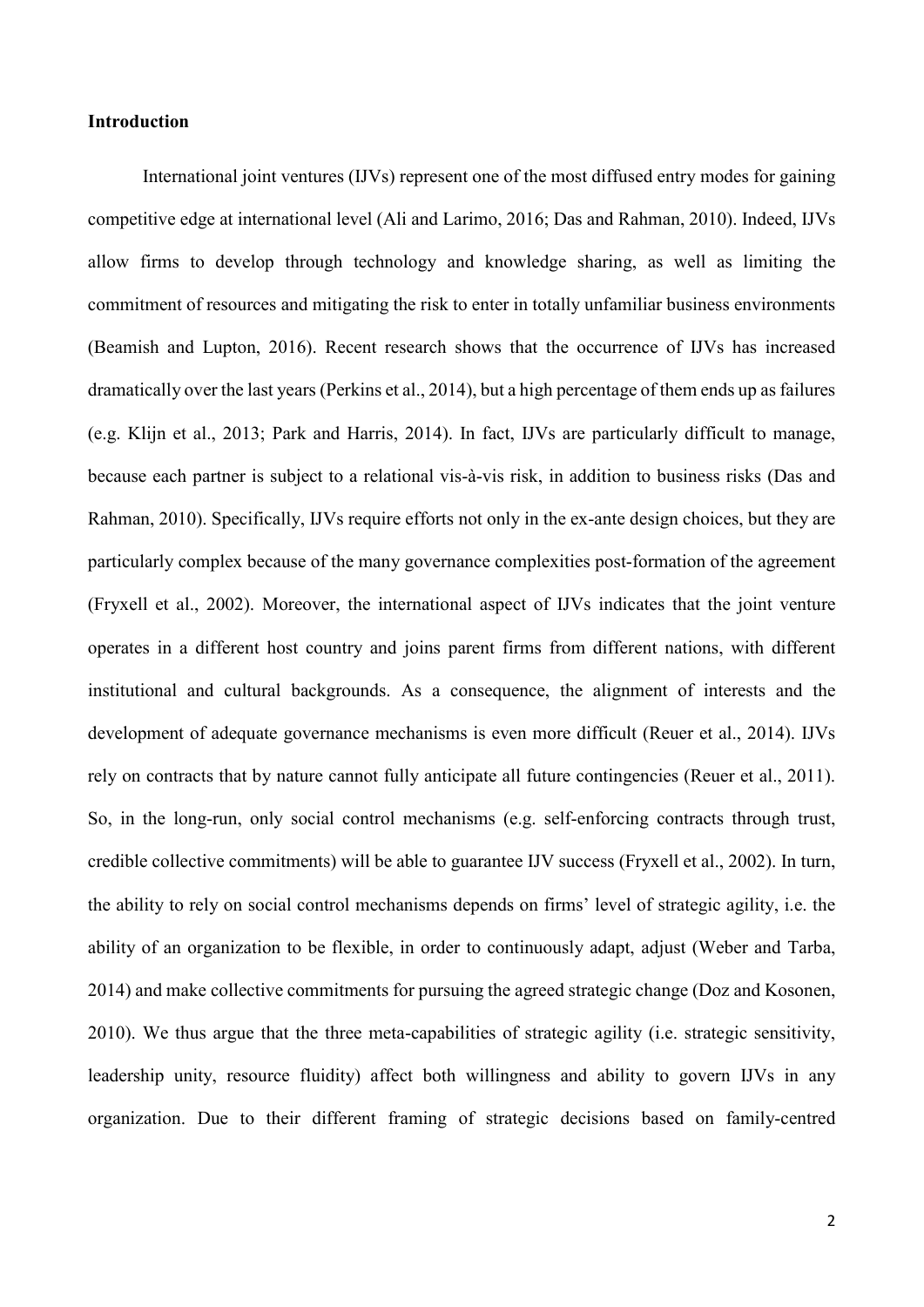noneconomic goals [\(Gómez-Mejía et al., 2007\)](#page-22-1), family firms (FFs) may have a different strategic agility compared to non-family organizations.

FFs, which constitute the majority of firms worldwide [\(De Massis, Frattini, et al., 2018\)](#page-21-2), assess their strategic decisions in relation to both financial wealth and socioemotional wealth [\(Gomez-](#page-21-3)[Mejia et al., 2011\)](#page-21-3) and gains in one dimension of wealth are often associated with losses in the other dimension [\(Kotlar et al., 2018\)](#page-23-1). Their choices are motivated by the willingness to preserve SEW [\(Gómez-Mejía et al., 2007\)](#page-22-1) and they have unique characteristics in terms of governance [\(Miller et al.,](#page-23-2)  [2013\)](#page-23-2) that make them unique in terms of strategic agility. We argue that this strategic agility will impact on their preferences as well as ability to engage and implement IJVs. Specifically, we draw the ability and willingness perspective that has been adopted to examine family firm behaviour (e.g., [Chrisman et al., 2015;](#page-20-1) [De Massis et al., 2014\)](#page-21-4) and develop propositions arguing that, paradoxically, FFs have lower willingness, yet higher ability in governing IJVs. In fact, due to family owners' emotional attachment, FFs have lower strategic sensitivity and perceive IJVs as hazardous investments that may hinder SEW, so preventing them to engage in those ventures. FFs can overtake this motivational gap by gaining an "outside-in" perspective [\(Doz and Kosonen, 2010\)](#page-21-1), through simultaneously opening their board to external members and avoiding dysfunctional bifurcation bias [\(Verbeke and Kano, 2012\)](#page-25-1). This will change their frame of IJV potential, letting them recognize that by renouncing to IJV formation, FFs risk to jeopardize the survivor of the firm in the long-term, and so SEW preservation. Once that the motivational gap has been overcome, FFs will be able to exploit their superior leadership unity and resource fluidity. In particular, family influence and strong social ties within the firm positively affect the ability to enhance collaboration among firm members and lead them to make collective commitments in the IJV implementation. Moreover, FFs' longer-term orientation as well as their stronger sensitivity about corporate image allow these firms to rely more on informal social governance mechanisms, so facilitating common action and generation of value in the IJV.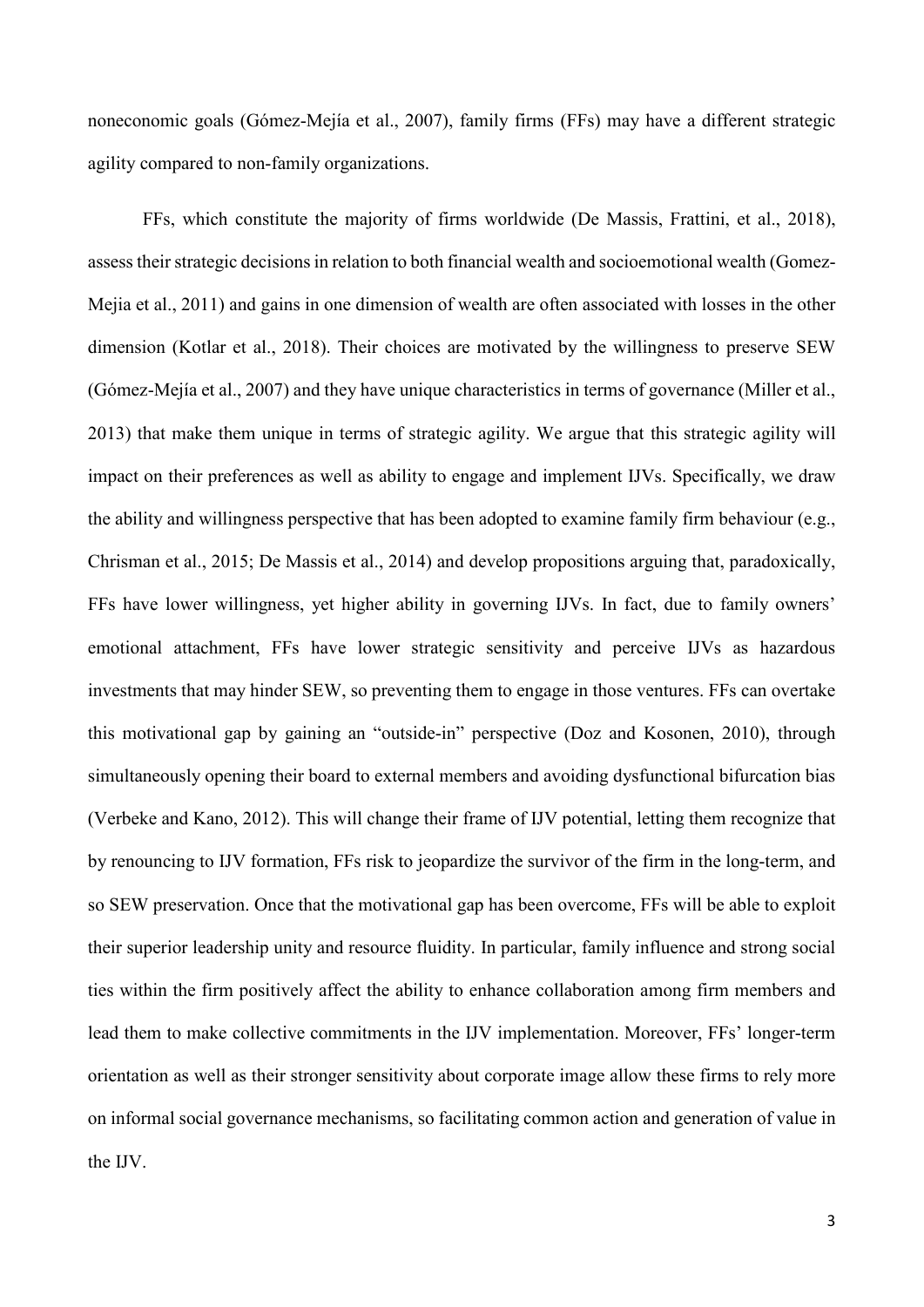The purpose of this papers is answering the following research questions: Are there differences between family and nonfamily firms in their international joint venture behaviour? If yes, what are the mechanisms through which family involvement in a business organization influence its international joint venture behaviour? In order to respond these questions, we draw on the three metacapabilities of strategic agility to examine IJVs in the context of FFs. We thus develop a theoretical framework supporting the willingness/ability paradox of FFs in IJVs. Doing so, we extend Transaction Cost Economics (TCE) [\(Williamson, 1979\)](#page-25-2) to FFs' context and we argue that preservation of Socioemotional Wealth (SEW) as pivotal non-economic reference point for decision making [\(Berrone et al., 2012;](#page-19-2) [Gómez-Mejía et al., 2007\)](#page-22-1) explains FFs' preferences to form IJVs as well as their ability to implement more adequate governance mechanisms to enhance inter-partner cooperation. In line with our theoretical framework, anecdotal evidence suggests that when family firms engage in IJVs, they are more able to succeed compared to non-family organizations. For instance, in order to enter in cultural and distant markets, Day & Zimmerman - a  $3<sup>rd</sup>$  generation firm awarded as U.S. "Family Business of the Year" in 1998 - has mainly built its growth on IJVs and it is now a worldwide leader in construction & engineering, operating in over 150 locations. Another relevant case is the one of Almax, an Italian 2<sup>nd</sup> generation family-owned business involved in the design and production of high-quality mannequins that entered the Asian market in 2010 by forming an IJV with a Chinese partner, so overcoming problems regarding liability of outsidership, getting easily domestic know how and political connection with the local government. One additional important reason for setting up an IJV is the possibility to cooperate and pool resources with a complementary market player. To this end, in 2010, Fiat Chrysler formed with the Chinese partner Guangzhou Automobile Group Co. a joint venture with the aim of locally producing and selling cars such as the Jeep Compass, Cherokee and Renegade. Moreover, IJVs represent a very powerful strategic weapon especially for family firms of small and medium size. For instance, in 1989, Gabrielli – a  $2<sup>nd</sup>$  generation family firm operating in iron and steel industry – made a joint venture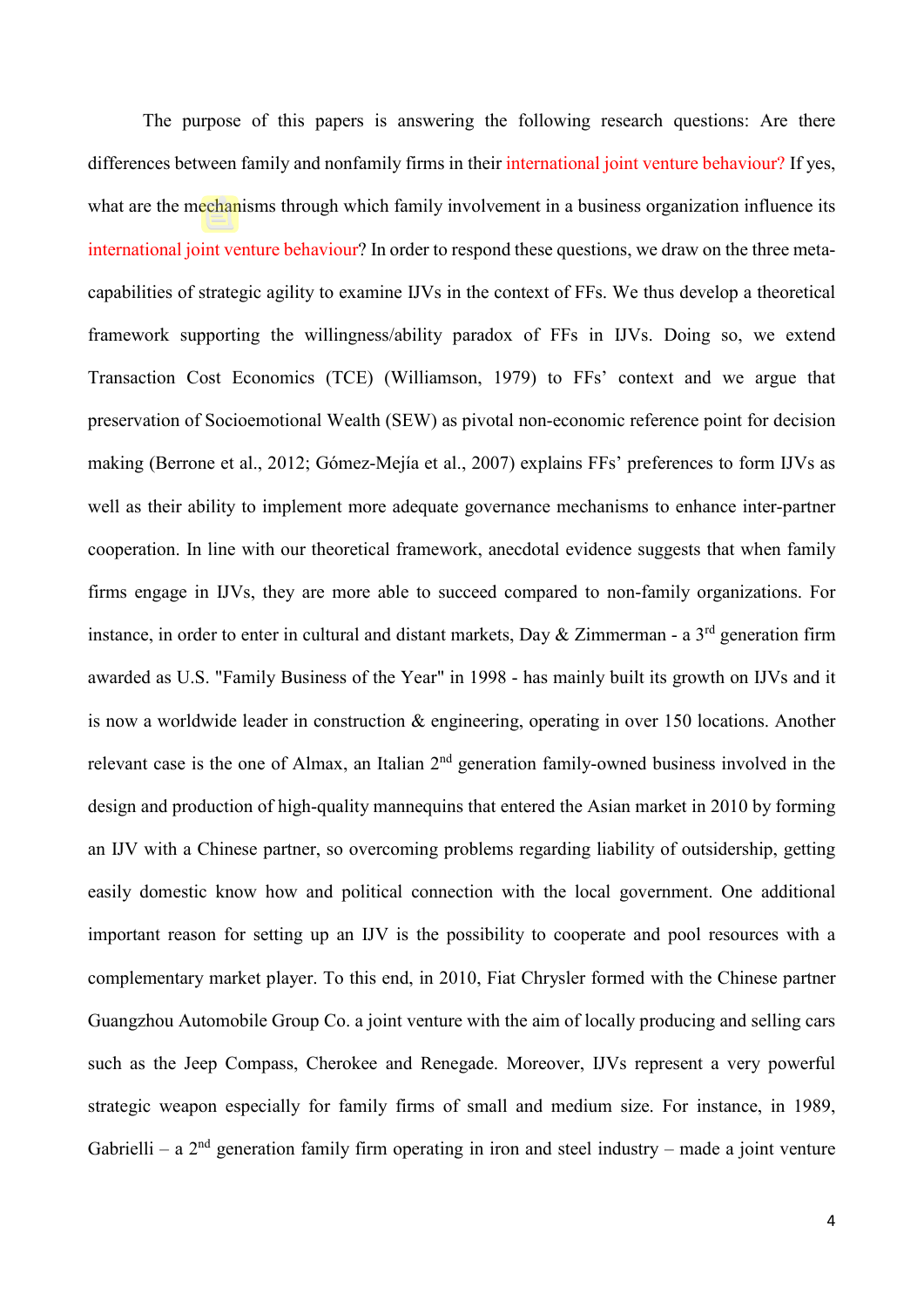with Voestalpine (an Austrian multinational steelwork) creating Metalservice Spa, that after 30 years, is now one of the most efficient service centres for thin plate in Europe.

Our paper offers three main contributions, integrating and developing three research areas that have developed quite separately from each other, namely: family business, international strategic alliance, and strategic agility literatures. First, we study IJVs made by family firms and how their key non-economic reference point for decision-making affects the choice to engage in such ventures as well as their ability to manage partners' opportunistic hazards. Doing so, we advance recent research efforts done by some authors (e.g. [Kano and Verbeke, 2018;](#page-22-2) [Majocchi et al., 2018;](#page-23-3) [Sestu and](#page-24-3) [Majocchi, 2018\)](#page-24-3) in integrating TCE with family business' governance literature. Moreover, by arguing that the critical differentiator for gaining strategic sensitivity in family firms is the ability to open the board to external directors, without incurring in dysfunctional bifurcation bias, we integrate the recent assertion o[f Kano and Verbeke \(2018\)](#page-22-2) on the importance of bifurcation bias as determinants of family firm heterogeneity and consequent international success. Therefore, we advance family firms' internationalization research [\(De Massis, Frattini, et al., 2018;](#page-21-2) [Pukall and Calabrò, 2014;](#page-24-4) [Reuber, 2016\)](#page-24-5), which has mainly focused on exports, neglecting all the idiosyncratic challenges that must be faced when firms decide to adopt entry modes beyond exports [\(Stoian et al., 2018\)](#page-25-3). Second, prior studies have largely ignored alliance formation by FFs and we bring theoretical evidence that because of their different strategic agility, the governance mix (i.e. trust and contracts) diverges from those IJVs established by conventional organizations. As such, our study significantly adds value to research on effects of formal and informal governance mechanisms in IJVs (e.g. [Poppo and Zenger,](#page-24-6)  [2002;](#page-24-6) [Reuer et al., 2014\)](#page-24-1), introducing family ownership as critical moderating variable. Finally, by using strategic agility pillars in order to describe FFs' willingness/ability to engage in IJVs, we extend the theoretical application of strategic agility concept to IJV and FF context. Doing so, we also respond to recent calls of research [\(e.g. Arbussa et al., 2017\)](#page-19-3) about the need to explore appropriate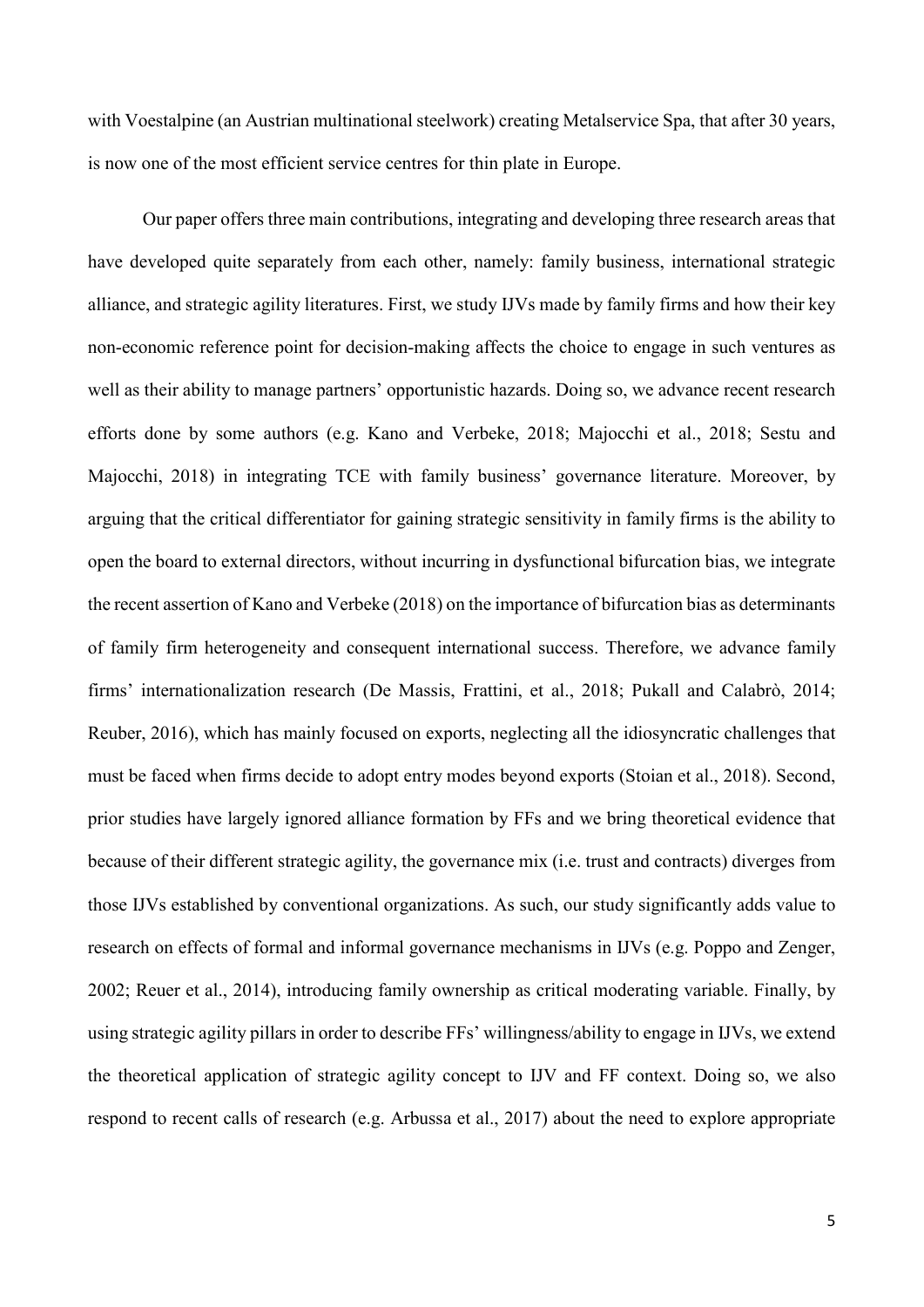strategic agility-driven business models, in order to prolifically and promptly support firms in their international growth.

In the following section, we develop our theoretical framework by describing in detail FFs' unique characteristics and how they are related to the three organizational meta-capabilities of strategic agility. In order to illustrate FFs' specific features, we disentangle the various dimensions of SEW drawing on the five dimensions of FIBER scale developed by [Berrone et al. \(2012\):](#page-19-2) Family control and influence, Identification of family members with the firm, Binding social ties, Emotional attachment of family members, and Renewal of family bonds to the firm through dynastic succession. At the end, we discuss our propositions, providing implications and opportunities for future research.

Fig. 1 summarizes our conceptual framework.



#### **Willingness/Ability paradox of family firms in IJVs**

Fig. 1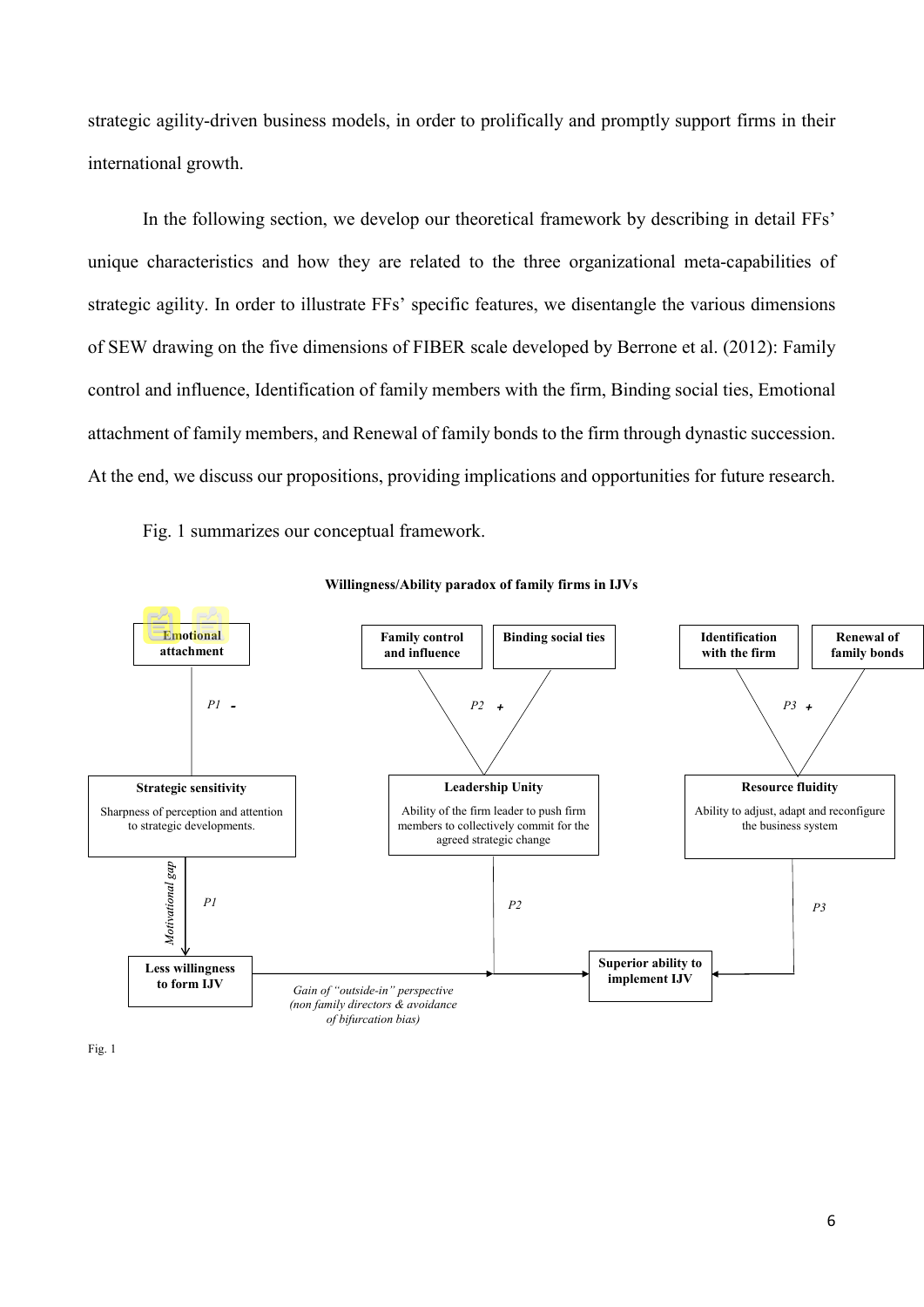# **Theoretical framework**

#### *Strategic sensitivity*

In the FFs' context, preservation of SEW is a key criterion for taking key strategic decisions [\(Zellweger et al., 2012\)](#page-25-4). Therefore, depending on the type of risk being considered, FFs can be both risk willing and risk averse at the same time [\(Gómez-Mejía et al., 2007\)](#page-22-1). Basing on this assumption, we identify two possible obstacles that may prevent family firms from engaging in IJVs: the inability of sensing, i.e. the non-recognition of the need to grow, and the fear of SEW loss, i.e. the unwillingness to move forward, when the strategic opportunity has been identified. Both constitute a psychological block that is mainly related to family's emotional attachment to the firm.

The problem of sensing exists when family's emotional attachment is so strong that they value much existing knowledge assets, such that they attribute lower value to external opportunities that are distant from their knowledge bases [\(König et al., 2013\)](#page-22-3). Consequently, family owners avoid to consider the possibility to engage in strategic equity alliances with foreign partners to gain external knowledge. It follows that as emotional attachment strengthens, family owners will become increasingly committed to current knowledge assets [\(Pierce et al., 2001\)](#page-24-7) and less willing to consider diverse sources of external knowledge. Existing knowledge has plausibly contributed to the firm's success and the acquisition of new external knowledge could thus be seen as "painful" [\(Tushman and](#page-25-5)  [Anderson, 1986\)](#page-25-5), requiring a substantial reconfiguration of existing knowledge and divesting assets that formerly constituted the firm's core.

The unwillingness to move forward despite the strategic opportunity has been identified, instead, exists when owners' strong emotional attachment leads to see the preservation of their emotional value as a primary reference in strategic decisions [\(Gómez-Mejía et al., 2007;](#page-22-1) [Zellweger](#page-25-4)  [et al., 2012\)](#page-25-4) and thus to avoid the potential loss of control ensuing from the constitution of an IJV. The benefits of external knowledge acquisition and assimilation are uncertain since managers are required to make decisions on aspects over which they have less control than within the boundaries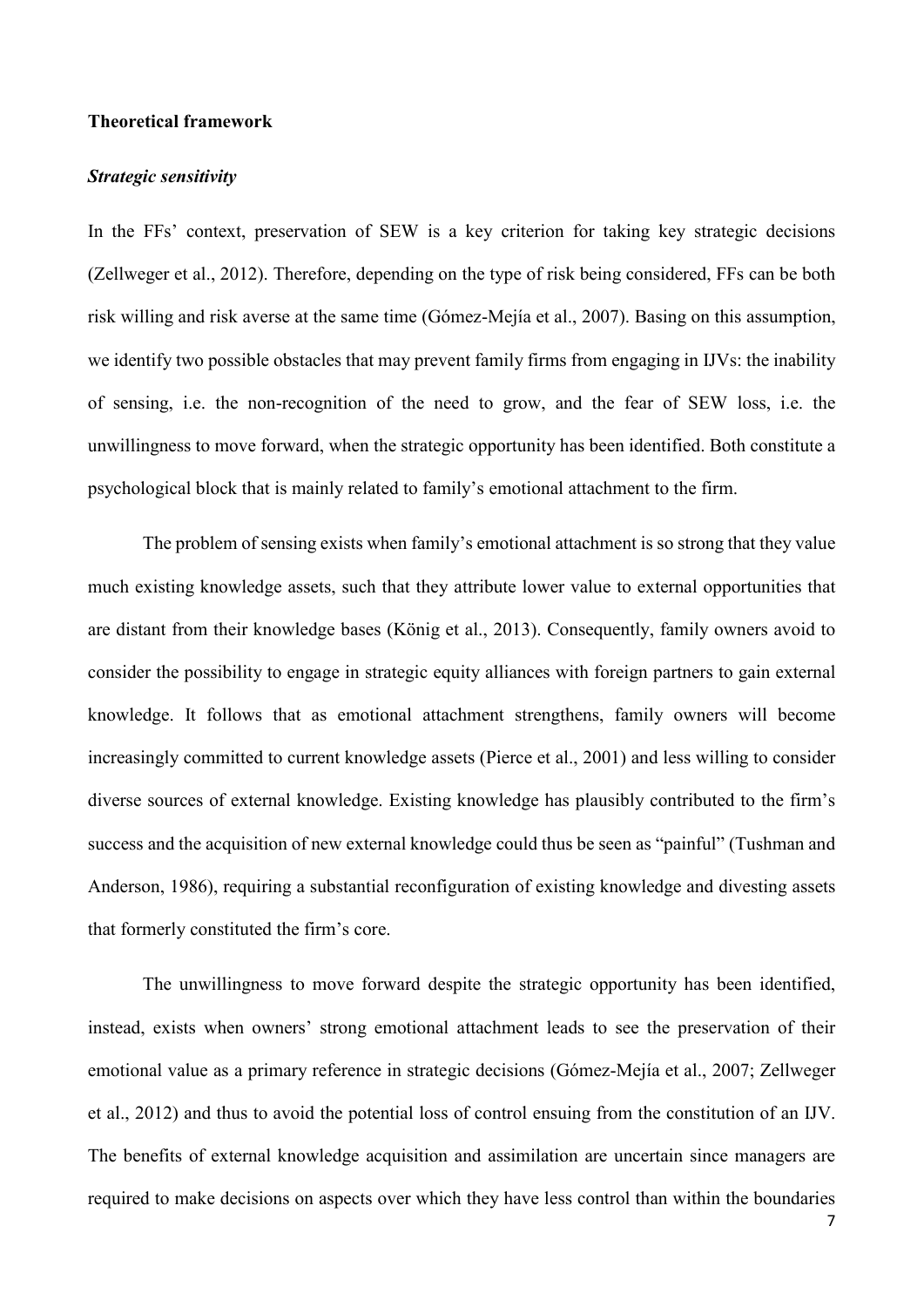of their firm [\(Kotlar et al., 2013\)](#page-23-4). Moreover, by engaging in an IJV, FFs inevitably share part of their knowledge, facing a risk of misappropriation in case of partners' opportunistic behaviour. Therefore, when emotional attachment is strong, family owners are less likely to engage in IJVs because they see the uncertainty related to share own knowledge and assimilate external one as a threat to maintaining their socio-emotional endowment [\(Chrisman and Patel, 2012;](#page-20-2) [Kotlar et al., 2013\)](#page-23-4).

When family firms lack the necessary strategic sensitivity, they incur in one of these two limits described above. Specifically, strategic sensitivity is defined as "the sharpness of perception of, the intensity of awareness and attention to strategic developments" [\(Doz and Kosonen, 2010\)](#page-21-1). This rapidfire world of breakthrough innovations in which we are moving creates a constant urgency about the opportunity to grow, where urgency is intended as the understanding that strategic opportunities fly away faster and faster [\(Kotter, 2014\)](#page-23-5). In order to become agile, it is thus necessary to be able to stand "outside" one's own organization, gaining some different perspectives for identify and assess strategic opportunities. Therefore, it is necessary to enrich the network with external contacts and gain an "outside-in" perspective [\(Doz and Kosonen, 2010\)](#page-21-1). Family firms are surely not exempted by these challenges. However, gaining an "outside-in" perspective is particularly complex in their context, considering that families are reluctant to "open" their social system to external stakeholders and that their strategic orientation is inseparable from the owners' personal objectives [\(Kotey, 2005\)](#page-22-4). On this regard, the board of directors, which is the "apex of firm's decision control system" [\(Fama](#page-21-5)  [and Jensen, 1983: 311\)](#page-21-5), has a strong influence on all key firm's decisions [\(Kor and Sundaramurthy,](#page-22-5)  [2009\)](#page-22-5) and consequent level of strategic sensitivity. Directors' social capital is a vehicle through which organizations develop their key strategic decision-making processes [\(Chen et al., 2017;](#page-20-3) [Kim and](#page-22-6)  [Cannella, 2008\)](#page-22-6). Therefore, the board knowledge, experience and skills can significantly affect family owners' perception of the IJV potential and of the risks deriving by not engaging in such venture.

Family firms represent an idiosyncratic governance structure [\(Majocchi et al., 2018\)](#page-23-3) which is usually characterized by a predominance of family directors ([Le Breton‐Miller and Miller, 2013](#page-23-6)).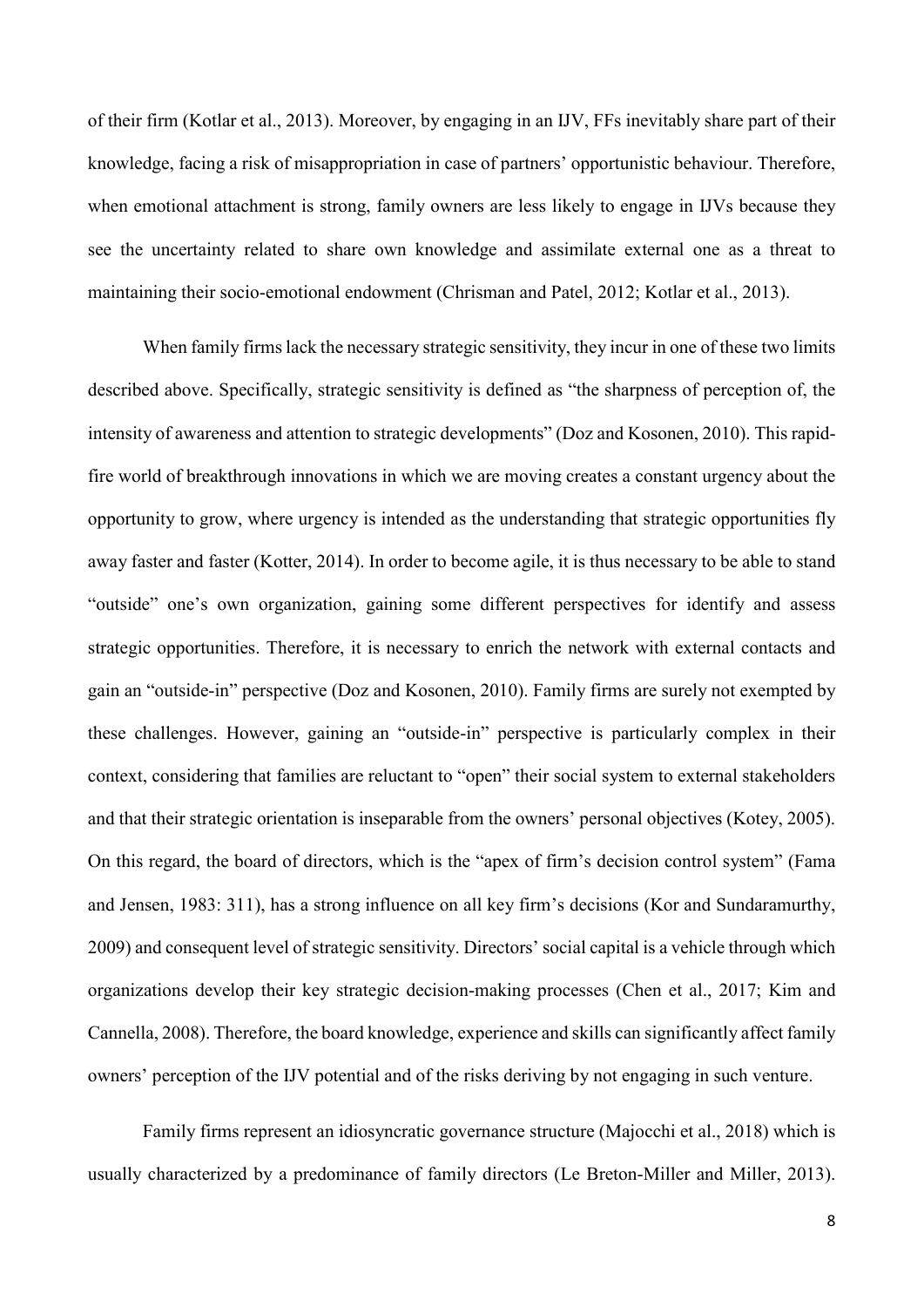Family directors are often selected only because of belonging to the family, rather than because of their skills [\(Pearson et al., 2008\)](#page-24-8). Therefore, there is a high risk of bounded rationality [\(Verbeke and](#page-25-1)  [Kano, 2012\)](#page-25-1), given that less skilled directors will be responsible for achieving economic goals and their pivotal goal is to preserve family influence and control, even at the expense of financial performance [\(Gómez-Mejía et al., 2007\)](#page-22-1). The predominance of family directors creates capital and managerial constraints [\(Carney, 2005\)](#page-20-4). Therefore, non-family high-skilled directors are needed to bring more independence to the decision-making process, as well as important resources such as external linkages, legitimacy, counsel and advice [\(Anderson et al., 2011;](#page-19-4) [Hillman and Dalziel, 2003\)](#page-22-7). Non-family members, given their freedom from any emotional boundary with the family, are more prone to change and international growth [\(Poza et al., 1997\)](#page-24-9). Moreover, they have high human and relational capital, expertise and personal prestige [\(Bammens et al., 2011\)](#page-19-5) that increases firm's legitimacy and fulfils the lack of experience and capabilities of family members, helping to create good relationships with foreign partners and governments [\(Hitt et al., 2006\)](#page-22-8). Nevertheless, [Cannella](#page-20-5)  et al. (2015) show that family owners tend to reduce the involvement of outsiders in decision-making. This is mainly due to family members' reluctance to relinquish control [\(Boeker and Karichalil, 2002;](#page-20-6) [Davis and Harveston, 1999\)](#page-20-7), tendency to nepotism [\(De Vries, 1996\)](#page-21-6) and other issues that would hinder SEW [\(Arregle et al., 2012;](#page-19-6) [Banalieva and Eddleston, 2011\)](#page-19-7).

The presence of high-skilled non-family members in the board is thus a necessary, yet not sufficient condition to gain strategic sensitivity. Indeed, given the mutual interdependence that directors have in holding a strategic role, it is also important that outside directors' different values and visions are not too much misaligned from family members' ones, otherwise dysfunctional bifurcation bias, i.e. the default asymmetric treatment of family and nonfamily members [\(Verbeke](#page-25-1)  [and Kano, 2012\)](#page-25-1), will emerge, reducing the efficiency of board decision-making processes. [Kotter](#page-23-5)  (2014) explains how important is to become nimble in catching strategic opportunities and in order to do it is necessary to "bring the outside in". An outside-in approach, in family firms, means to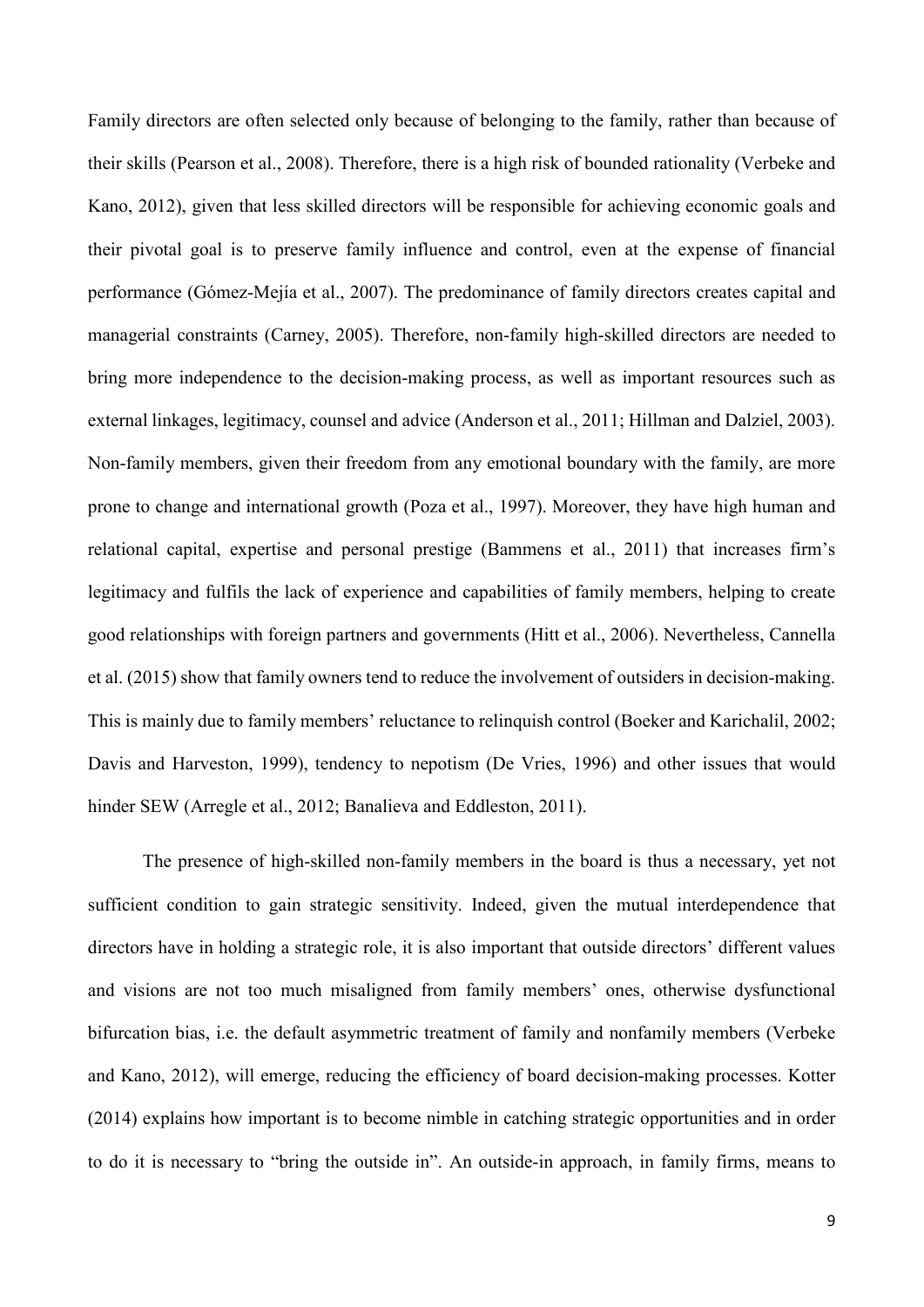selectively hiring some high-skilled external directors who can help to overcome this mindset motivational gap. Recent research has shown that many FFs do not make full use of their board, using it as mere "rubber stamping" body [\(Arzubiaga et al., 2018\)](#page-19-8) and this can be a clear explanation of why family firms often do not overcome this motivational gap. Therefore, we propose that:

> *Proposition 1 (P1): Family firms have less strategic sensitivity compared to non-family organizations, such that they suffer from a motivational gap that prevents them from engaging in International Joint Ventures.*

## *Leadership unity*

Once that the motivational gap has been overtaken, firms need to gain leadership unity and flexibility for implementing the strategic change. Leadership unity is defined as "the ability of organization members to understand and trust each other" [\(Doz and Kosonen, 2010\)](#page-21-1), making firms more able to quickly take bold strategic decisions and pushing firm members to collectively commit for the agreed strategic changes [\(Gurkov et al., 2017\)](#page-22-9). In particular, leadership unity requires to surface and share assumptions, as well as it consists in a high quality, open and honest dialogue around strategic issues within the firm. On this perspective, strategic agility in a firm applies only when values, principles, practices and benefits are shared and infused as corporate culture [\(Rigby et al., 2016\)](#page-24-10).

One fundamental aspect of leadership unity is that owners have to "care" about their business [\(Doz and Kosonen, 2010\)](#page-21-1). Literature suggests that when family owners identify with the firm and see it as "our business" [\(Demsetz and Lehn, 1985\)](#page-21-7), they tend to perceive the firm's wealth as an extension of their family's wellbeing ([e.g. Miller and Breton‐Miller, 2006](#page-23-7)). Furthermore, they perceive a higher sense of belonging that leads them to feel emotionally invested in the firm [\(Deephouse and](#page-21-8)  [Jaskiewicz, 2013;](#page-21-8) [Zellweger et al., 2012\)](#page-25-4). This generally follows a psychological appropriation process, namely, over time the owner increasingly perceives an asset as "mine" and its possession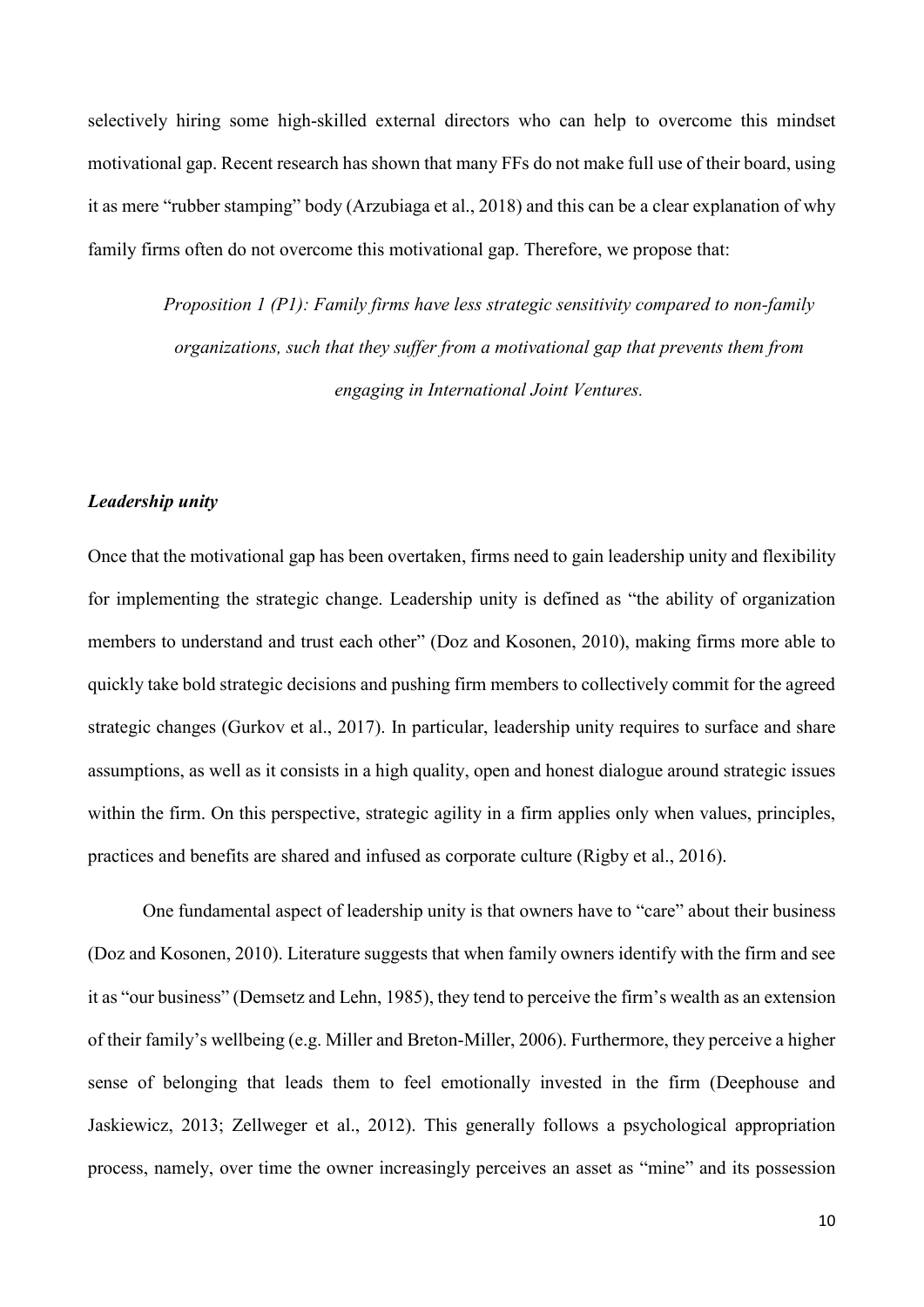gradually becomes part of the owner's identity [\(Belk, 1988\)](#page-19-9). Moreover, family ownership can influence the hierarchical structure and informal social relations within the firm [\(Cannella et al., 2015;](#page-20-5) [Cruz et al., 2010;](#page-20-8) [Patel and Cooper, 2014\)](#page-24-11), enhancing collaboration among family firm members, so that there will be greater ability to make clear collective commitments that are needed to implement the strategic changes required by the IJV. Furthermore, power concentration endows family owners with greater discretion and latitude of action [\(Carney, 2005\)](#page-20-4), increasing the ability to achieve strategic unity in taking decisions.

Another fundamental aspect of leadership unity is interests' alignment among firm members. In this case, shared values between firm members can act as "inner cultural and ethical compass that allows more flexibility in reconfiguring business models" [\(Doz and Kosonen, 2010: 378\)](#page-21-1), providing a deeper meaning to organizational members. Family firms have a particularly emotion-dense organizational setting [\(Kellermanns and Eddleston, 2004;](#page-22-10) [Zellweger and Dehlen, 2012\)](#page-25-6), that creates stronger social and affective ties between family owners and the firm. Therefore, we contend that this dimension qualifies the type of family influence in terms of its role in determining the firm's strategic goals and so creating greater unity and ability in taking promptly bold strategic decisions. In IJVs, firms need to combine their existing knowledge with the partner's one and this has to be integrated into the cognitive frames of the organizational members [\(Nag and Gioia, 2012\)](#page-23-8). The newly acquired knowledge must be integrated into the existing knowledge base, challenging to refine the resource stock and modify the operational routines. In this case, the family owners' control as well as family members' strong social ties may have a positive role in terms of source of engagement, allowing the extent of principles adopted for their own family firm also for the JV. Moreover, kin ties among family members are likely to engender strong social bonds also with non-family employees [\(Berrone](#page-19-2)  [et al., 2012\)](#page-19-2), who will share the FF' sense of belonging and identity, promoting commitment to the firm [\(Miller and Le Breton-Miller, 2005\)](#page-23-9). Therefore, we propose: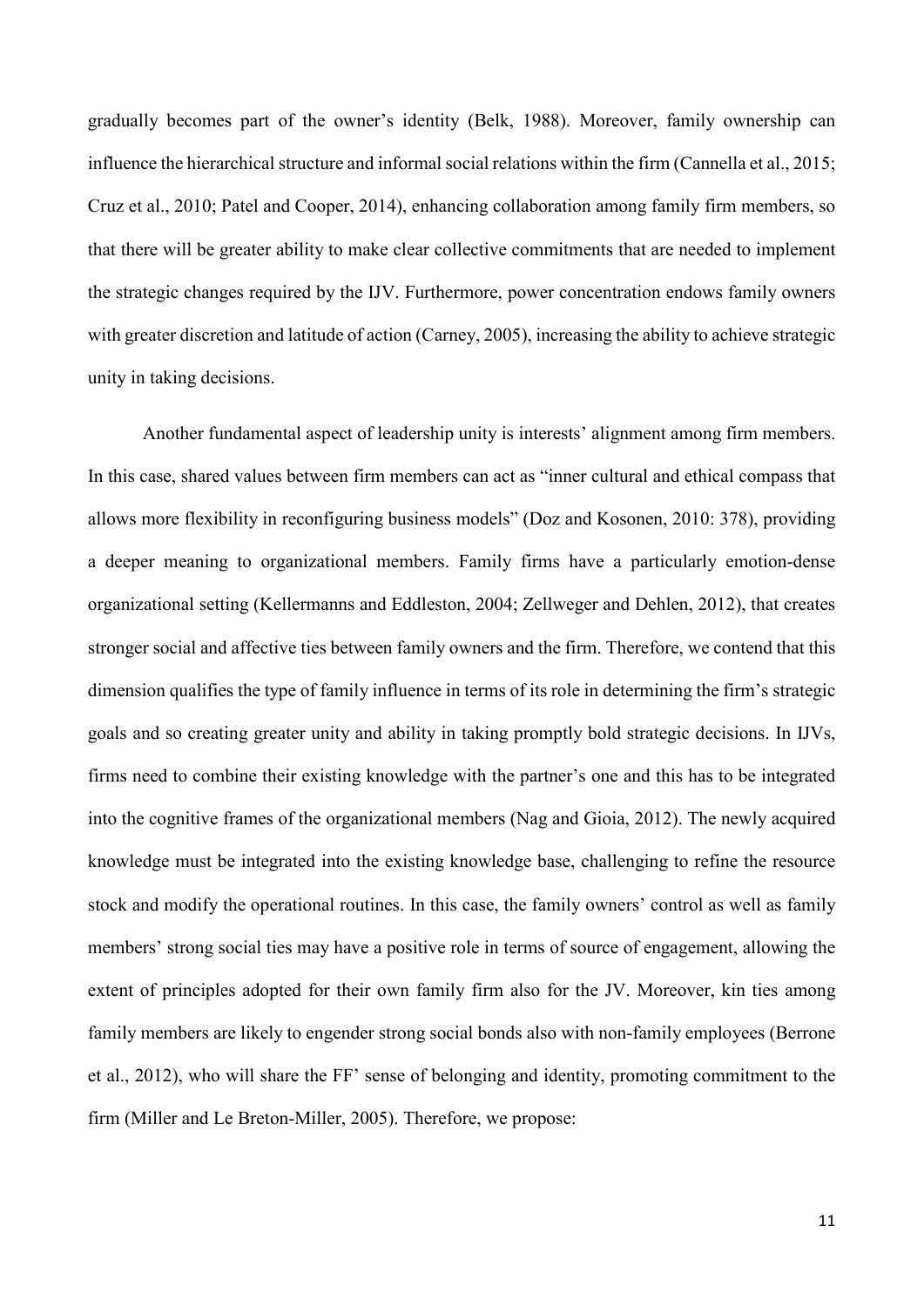*Proposition 2 (P2): Family firms have a superior leadership unity compared to non-family organizations, such that they have higher ability to implement International Joint Ventures.*

## *Resource fluidity*

Resource fluidity is the ability to implement the agreed strategic changes by redeploying resources [\(Gurkov et al., 2017\)](#page-22-9) and being able to adjust, adapt and reconfigure the business system [\(Doz and](#page-21-1)  [Kosonen, 2010\)](#page-21-1). Often, firms have tendency toward increasing rigidity of the business model that prevents the achievement of a good level of resource fluidity [\(Doz and Kosonen, 2010\)](#page-21-1). This rigidity prevents the adaptability to partners' emerging needs and the ability to successfully perform in IJVs. On this perspective, family firms are known for having greater organizational flexibility [\(Broekaert](#page-20-9)  [et al., 2016\)](#page-20-9), so being more able to build a high level of inter-partner trust.

An IJV requires to create and sustain a mixture of governance mechanisms able to fit with the changing external and internal environments. Relational contracting based on trust becomes thus fundamental for ensuring IJV success, given that it reduces monitoring costs and provides safeguards against opportunistic behaviour [\(Klijn et al., 2013\)](#page-22-0). Therefore, trust is useful by enhancing information processing, improving partners' strategic adaptation and helping to solve intra-partners conflicts. Indeed, trust enhances cooperation and goal alignment, increasing the confidence necessary for facilitating the exchange of information and guarantee the commitment of each partner, avoiding dysfunctional conflicts. Developing relational trust is crucial because it drives the formation of relational capital, affecting the overall satisfaction of partners and the consequent performance of the alliance [\(Beamish and Lupton, 2016\)](#page-19-1). Trust is defined as "the willingness of a party to be vulnerable to the actions of another party based on the expectation that the other will perform a particular action important to the trustor, irrespective of the ability to monitor or control that other party" [\(Mayer et](#page-23-10)  [al., 1995: 712\)](#page-23-10). Therefore, trust is a critical lubricant of the social system [\(Arrow, 1974\)](#page-19-10) and helps to reduce transaction costs in the IJV. Prior strategic alliance research suggests that relationships start with formal contracts and hierarchical governance systems, but it is only through an effective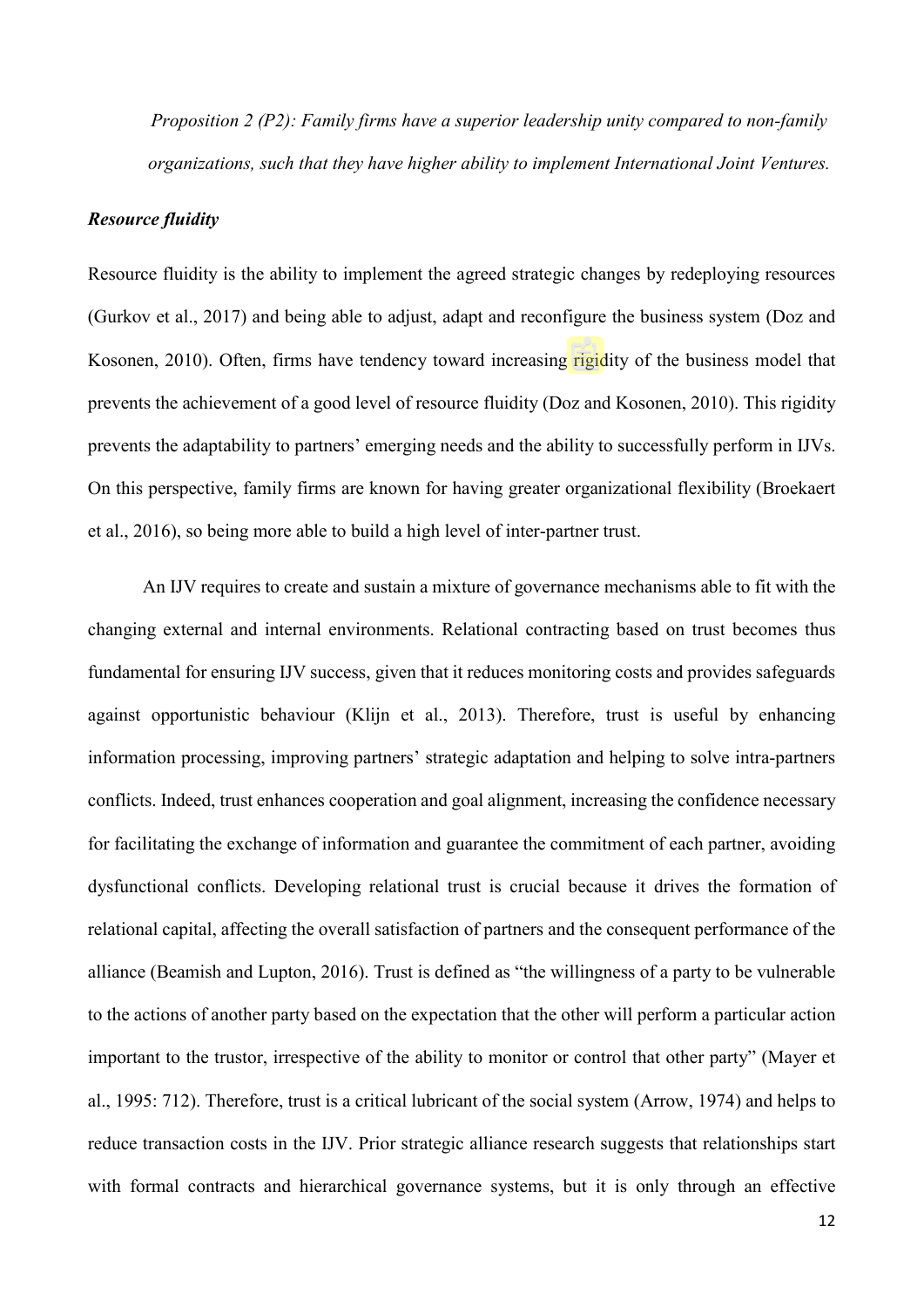relational governance that a long-term basis of cooperation can be ensured [\(Steier et al., 2015\)](#page-25-7). Therefore, the success of the IJV will be done by the ability to create a climate of trust between partners that can push them to bind their mutual promises in the long term. As [Steier \(2001\)](#page-24-12) has highlighted, trust as governance mechanism within family firms is significantly different from that of non-family firms, given that business transactions are not purely economic, but include additional dimensions. Therefore, for family firms, trust represents a fundamental basis for cooperation and potentially provides superior resource fluidity. Specifically, FF's superior resource fluidity is built on two main components: long-term orientation for maintaining the business for future generations and reputation, due to the strong identification of family members with the firm.

Prior research suggests that FBs are longer-term orientation compared to non-family business, owing to their multigenerational perspective and preference for stability [\(Lumpkin and Brigham,](#page-23-11)  [2011\)](#page-23-11). Moreover, family firms have been described as having higher patient capital compared to nonfamily organizations [\(De Visscher et al., 1995\)](#page-21-9), with the consequent quality to be more capable in investing in long-term activities, putting emphasis on the firm growth potential. A long-term orientation provides needed commitment to a good intra-partner relationship. Indeed, a long-term orientation helps an IJV to be successful, aligning the incentives of the partners, as they know that they will be working together for a long time and creating a "shadow of the future" effect [\(Das and](#page-20-10)  [Teng, 2000\)](#page-20-10), which discourages opportunistic behaviours among partners. Moreover, for maintaining strong current relations in alliances, it is necessary that partners develop "mutual forbearance" [\(Casson, 1989\)](#page-20-11). Given that family firms have a longer-term vision, it is thus likely that they have more ability to show the necessary forbearance to adapt to changing circumstances, in view of better returns in the long-term.

Due to the high identification of family members with the family firm, reputation is also an important differentiator between family and non-family firms. Reputation is defined as the general level of favourability towards a firm held by its stakeholders [\(Deephouse and Jaskiewicz, 2013: 338\)](#page-21-8)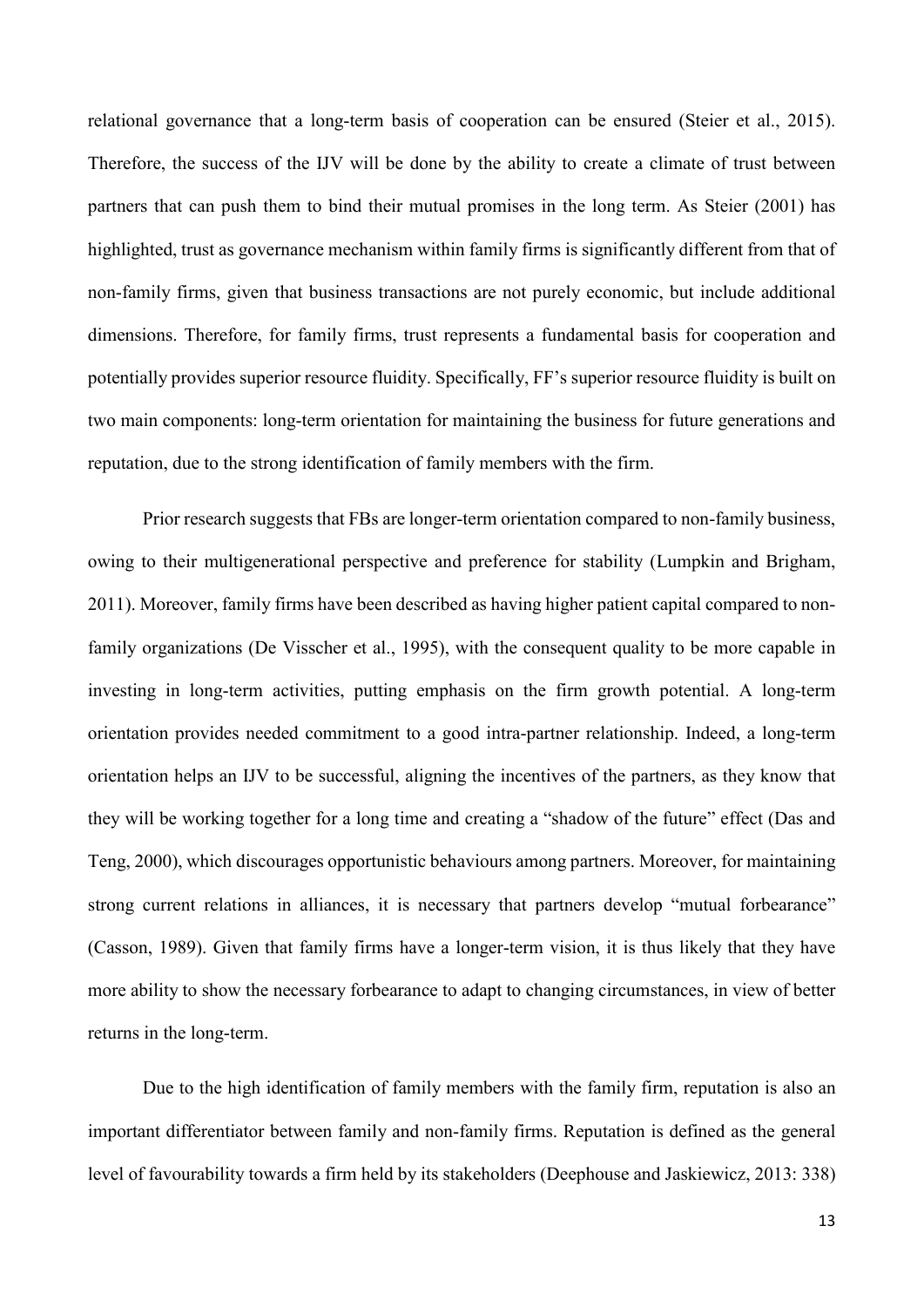and is thus strongly related with trust given that affects the expectations of the firm behaviour. Given that family firms want to keep strong their reputation, as it is an important socioemotional goal [\(Berrone et al., 2010;](#page-20-12) [Zellweger and Dehlen, 2012\)](#page-25-6) it is reasonable to argue that family firms will be more prone to avoid opportunistic behaviours, make more efforts to save the amicability of the JV relationship and so preserve their favourable corporate reputation. In sum, FFs want to keep a positive firm image and will tend to maintain a reputation for integrity and trust (Eddleston et al. 2010), building trustworthy relationships with partners.

Long-term orientation and reputation are important components related to SEW preservation. These characteristics reduce transaction costs and facilitate information flows, knowledge creation and accumulation [\(Lin et al., 2001\)](#page-23-12), helping to create trustful relationships between organizations and facilitate common action and generation of value [\(Adler and Kwon, 2002\)](#page-19-11). Therefore, we propose:

*Proposition 3 (P3): Family firms have superior resource fluidity compared to non-family organizations, such that they have higher ability to implement International Joint Ventures.*

### **Discussion**

The primary purpose of this article is to introduce strategic agility as a critical element to advance understanding of why FFs are unique in their willingness as well as their ability to grow internationally through IJVs. We argue that strategic agility in family firms differs from non-family organizations because the preservation of SEW represents a pivotal reference value in decisionmaking. Specifically, we consider the effect of the various dimensions of SEW on the three metacapabilities of strategic agility. Doing so, we develop a theoretical framework supporting the argument that FFs have less willingness to form IJVs, yet superior ability to govern them.

In P1, we thus argue that family owners' strong emotional attachment reduces firms' strategic sensitivity, creating a motivational gap in forming IJVs. Family firms can overcome this motivational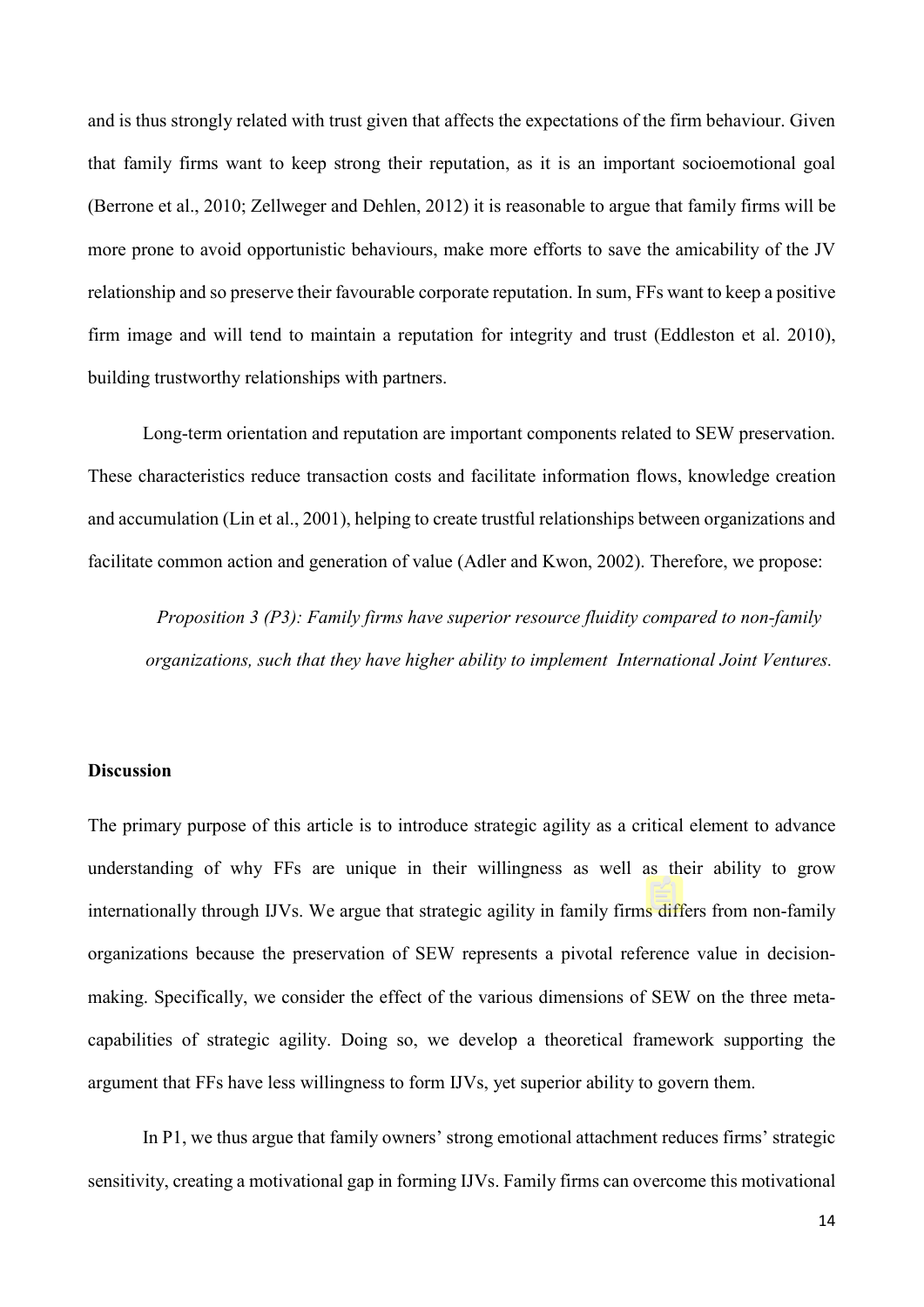gap only by making full use of their board of directors, opening it to high-skilled non-family members and, at the same time, avoiding dysfunctional bifurcation bias [\(Verbeke and Kano, 2012\)](#page-25-1). Opening the board to external members brings family owners not to reduce their preference for SEW, but to change the framing of strategic decisions. So, by making full use of the board, family owners will not downgrade SEW as key criterion for strategic decision-making. Rather, they will understand that renouncing to engage in the IJV (and to all the critical external knowledges and networks that it involves) can be dangerous right for the survivor of the firm, and so definitively, for preserving SEW.

Once this gap in terms of strategic sensitivity has been overtaken, family firms present unique characteristics that allow them to have a superior leadership unity and resource fluidity compared to non-family organizations. These dimensions lead to higher ability of governing the complexities of IJVs, significantly raising the odds of long-term success of the relationship. Specifically, family control and social ties are positively related to leadership unity (P2), which brings the firm to be more able in IJV implementation. Moreover, in P3, we argue that due to their longer-term orientation and reputation, family firms have more ability to base the IJV relationship on informal governance mechanisms, rather than on rigid and too extensive contracts. Informal governance emphasizes the role of mutual trust and commitment (Fryxell et al. 2002), augmenting flexibility of partners to adjust, adapt and reconfigure the IJV deal when new contingencies emerge. Therefore, family firms have a superior resource fluidity, which helps to establish a trustworthy relationship, enhancing the odds of IJV long-term success.

In sum, our propositions contend that family firms often suffer of a motivational gap that prevents them to gain the strategic sensitivity needed to grow internationally through IJVs. However, their unique characteristics give them a superior leadership unity and resource fluidity, that can be exploited only by gaining an "outside-in" perspective (i.e. by "opening" their board to external members and avoiding bifurcation bias). By gaining an outside-in perspective, FFs will be able to overcome the motivational gap. In this case, family owners' will not reduce their preference for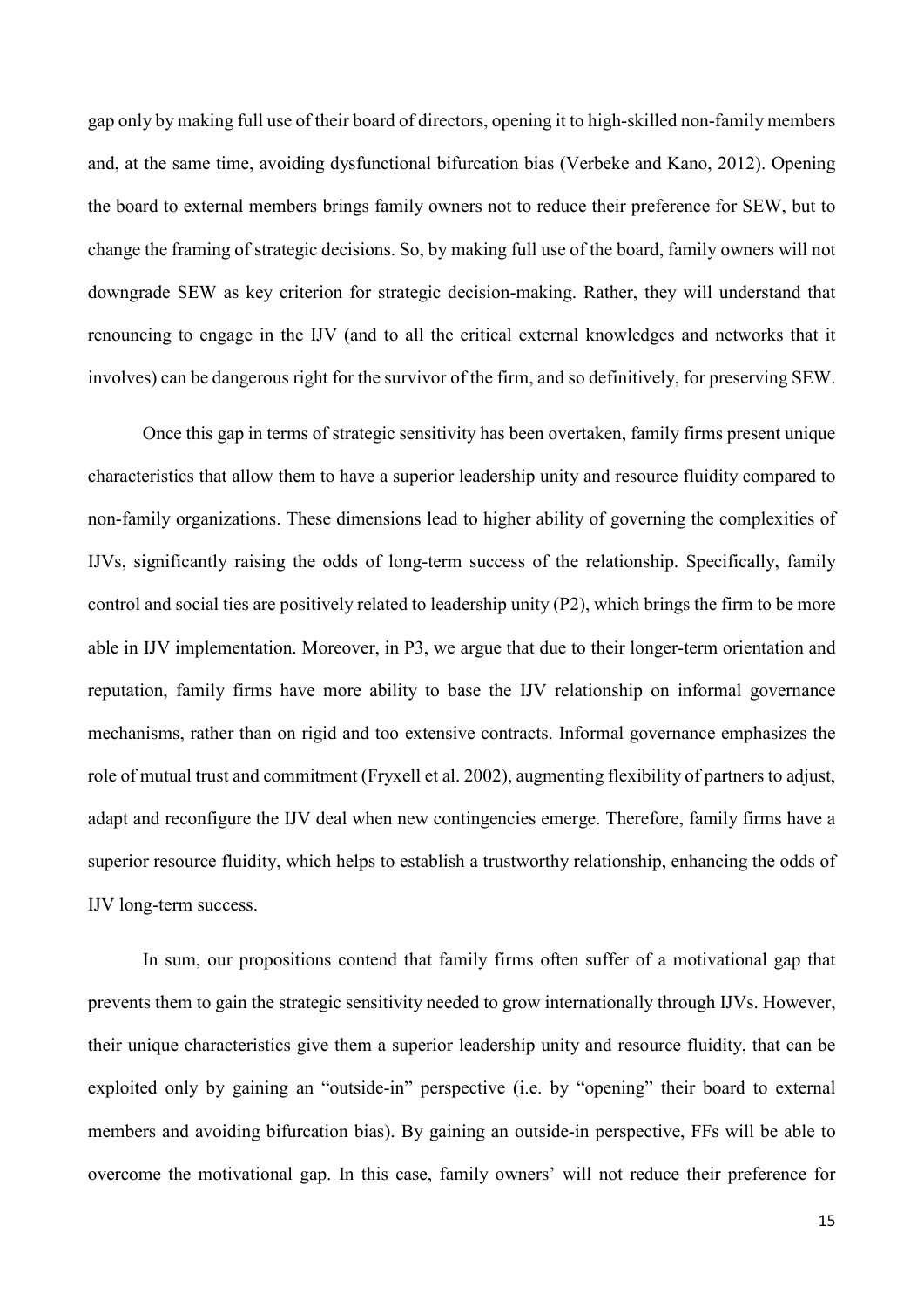socioemotional goals, rather they will more likely recognize that "what got the firm here, won't get it there". Family firms cannot isolate anymore from the effects of globalization and due to their managerial and financial constraints, IJVs are often the only strategic weapon for gaining critical external knowledge and networks. Therefore, undervaluing the potential of IJVs risks not only to bring the firm to achieve a below-target financial performance, but it seriously risks to jeopardize the entire survivor in the market, and so SEW. In most of the cases, engaging in IJVs is a must-do-choice in order to preserve the long-term stability of the firm. Understanding this will align both financial and socioemotional goals, so allowing the FF to overtake the motivational gap and exploit its superior leadership unity and resource fluidity.

#### *Contributions and implications*

Our study contributes to literature in three important ways. First, we extend family firms' internationalization literature [\(De Massis, Frattini, et al., 2018;](#page-21-2) [Pukall and Calabrò, 2014;](#page-24-4) [Reuber,](#page-24-5)  [2016\)](#page-24-5) focusing on IJVs. Existing research on FF internationalization has mainly focused on exports, showing only a very limited portrait of international business dynamics and neglecting the more complexities that firms with limited resources have to face when they go abroad with entry modes "beyond exports" [\(Stoian et al., 2018\)](#page-25-3). In fact, with exports, the contract is the main mechanism to exert control and coordination. Instead, the success or failure of the IJVs depends only in part from the initial planning, and it depends much on the strategic agility of partner companies to adapt to both external evolution of competitive environment and internal emerging strategies of individual partners. Indeed, IJVs require continuous "cycles of learning, re-evaluation and readjustment" [\(Yan and Zeng,](#page-25-8)  [1999: 405\)](#page-25-8). By studying how family firms can manage IJV opportunistic hazards through their relational qualities, we thus integrate recent research efforts done by some authors (e.g., [Kano and](#page-22-2)  [Verbeke, 2018;](#page-22-2) [Majocchi et al., 2018;](#page-23-3) [Sestu and Majocchi, 2018\)](#page-24-3) in merging TCE with family business' governance literature. IJVs constitute a key strategic weapon to expand, helping to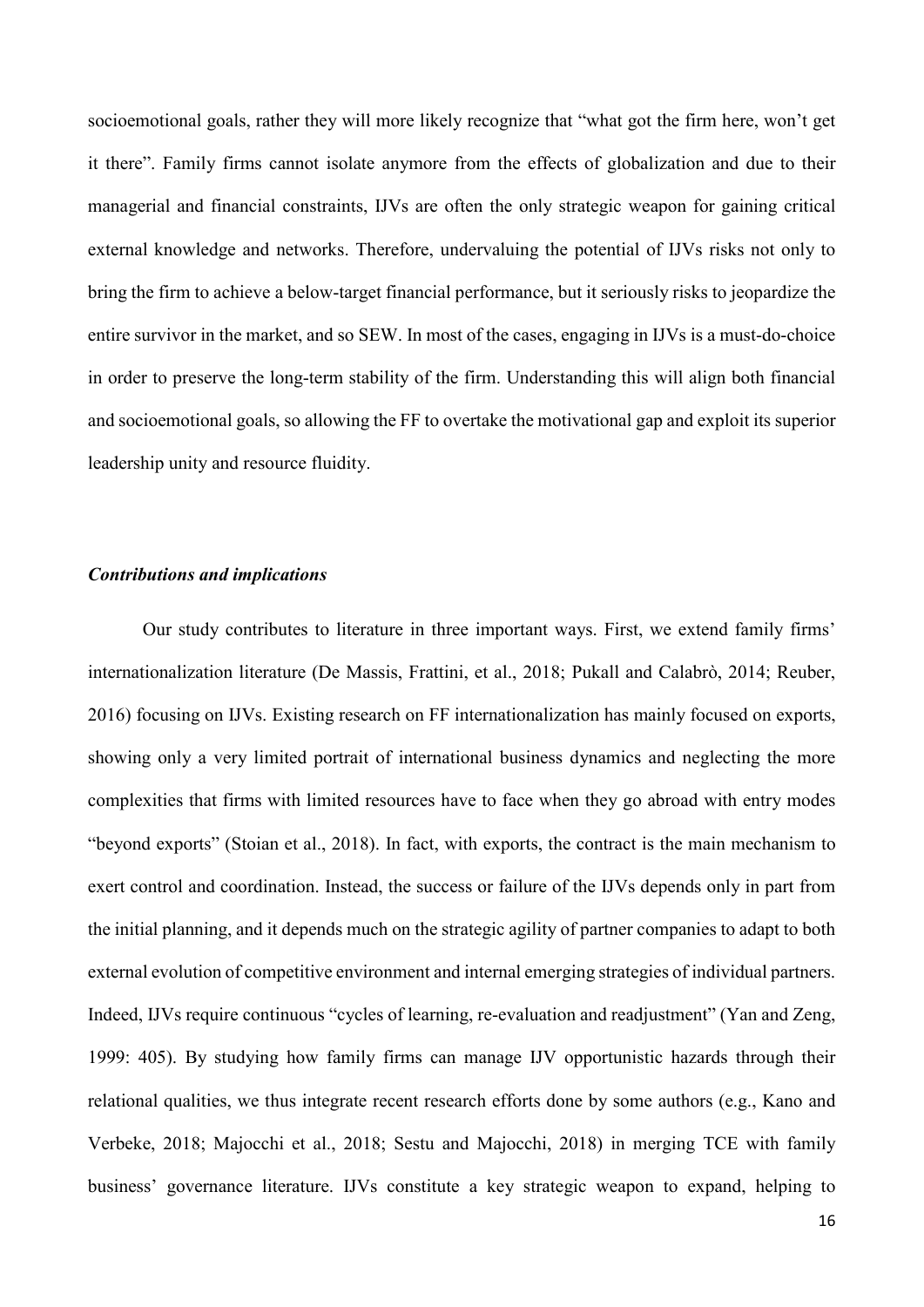overcome asset limitation related to lack of experience, legal barriers and capability deficiencies. Improving the understanding of complexities of IJVs made by FFs is thus particularly relevant, and we call future research to continue to investigate on this important phenomenon.

Second, we argue that the critical differentiator for gaining strategic sensitivity is the ability to open the board to external directors, without incurring in bifurcation bias. Doing so, we integrate the recent assertion of Kano & Verbeke (2018) on the importance of bifurcation bias as determinants of family firm heterogeneity and consequent international success. Therefore, with our study, we contribute to answer to recent calls of research about studying how FFs manage the unique challenges of internationalization [\(Arregle et al., 2017\)](#page-19-12), taking into account corporate governance characteristics [\(Sestu and Majocchi, 2018\)](#page-24-3) and shedding light on the still open question of how family vs non-family based governance affect internationalization [\(Kano and Verbeke, 2018\)](#page-22-2). This follows that we cannot say à-priori if family firms have more or less strategic agility than non-family organizations, but the board of directors has a role as differentiator between FFs having low and high strategic sensitivity. FFs suffer of strategic sensitivity limits and only those FFs that will be able to overcome this gap, by making full use of their board, will have the opportunity to exploit their superior leadership unity and resource fluidity in the implementation of IJVs. It would be interesting to investigate how strategic agility characteristics and board design affect choices related to different international entry modes. More research on this regard is surely warranted.

Moreover, by using strategic agility pillars in order to describe how family firms' characteristics are related to their willingness/ability to form IJVs, we also respond to recent calls of research [\(e.g., Arbussa et al., 2017\)](#page-19-3) about the need to explore appropriate strategic agility-driven business models, in order to prolifically and promptly support firms in their international growth. The concept of strategic agility took off in software development in 2001 with the "Agility Manifesto", but in the last decade has not received sufficient attention by management scholars. Considering that technological breakthroughs and global integration drastically reduce the time frame necessary to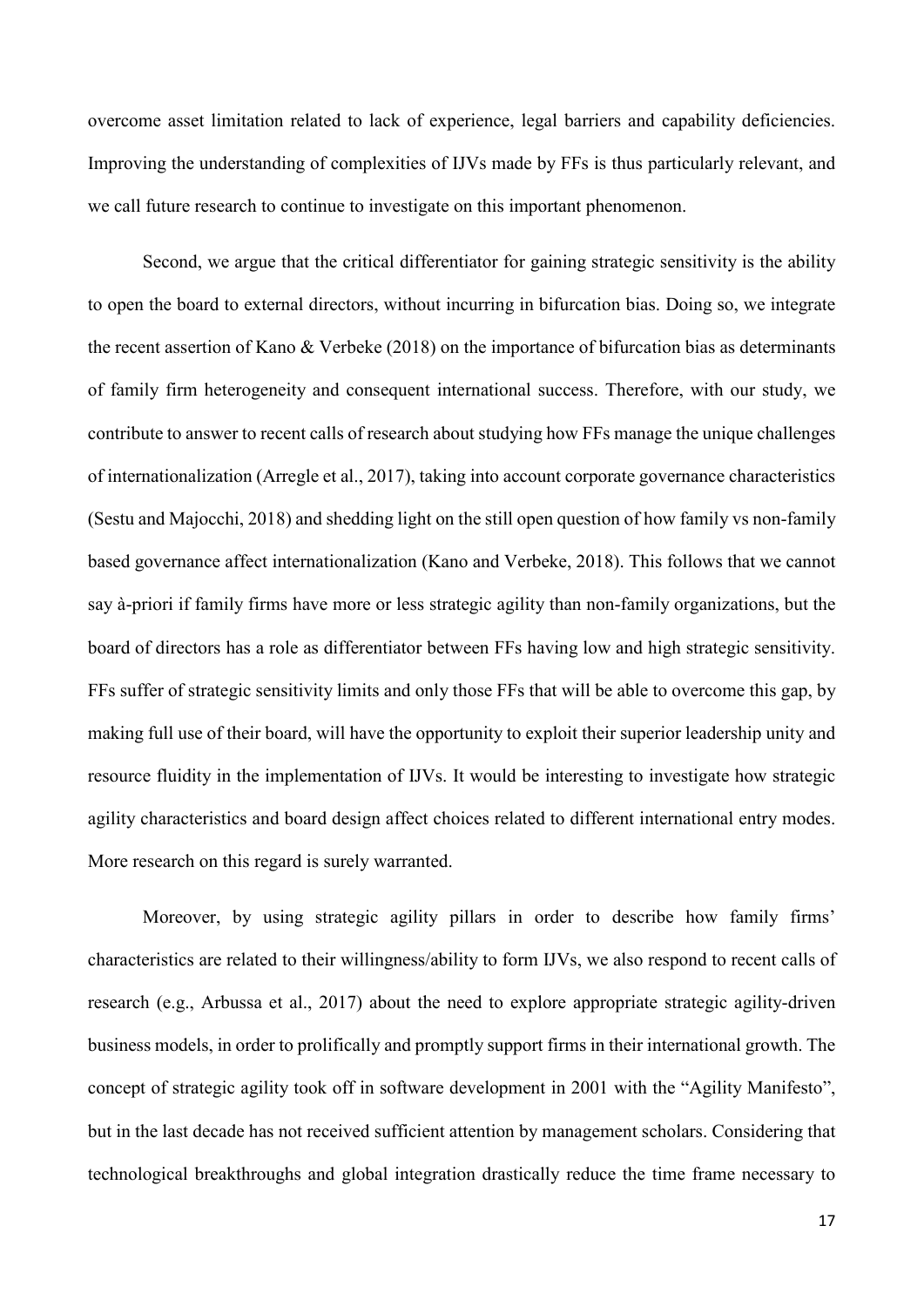take key strategic decisions and force all firms to become agile in the competitive environment, with this paper we aim to call future research to consider the importance of strategic agility and integrate it in family business research.

# *Limitations and opportunities for future research.*

Our paper is not exempted from limitations. First, in our theoretical framework, we did not consider issues related to generational succession. When family ownership is divided among multiple members, the principal family owners tend to lose authority and influence over other family shareholders and struggle to obtain their support to pursue their preferences [\(Schulze et al., 2003\)](#page-24-13), especially in light of the diversity of goals and values pursued by other family members [\(De Massis,](#page-21-10)  [Kotlar, et al., 2018;](#page-21-10) [Kotlar and De Massis, 2013\)](#page-22-11). Therefore, family ownership dispersion is likely to reduce power inequality and bifurcation biases in the firm [\(Patel and Cooper, 2014;](#page-24-11) [Verbeke and](#page-25-1)  [Kano, 2012\)](#page-25-1). How changes in family ownership affect IJV governance is an important research question that calls more attention by further research.

One additional limit of our paper is that we do not explicitly consider the number and the type of the other partners involved in the IJV made by the family firm. It is reasonable to think that a higher number of partners, as well as the chance to establish a JV with a non-family organization, will make more difficult to share same values and have goals aligned. This will likely increase the difficulties to overcome the motivational gap and the ability to base the relationship prevalently on social governance mechanisms. FFs have unique characteristics and restrictions that influence their strategic decision-making and the way they collaborate. Thus, studying how they structure and they change their governance mix (i.e. formal and informal mechanisms) according to different conditions, is important and warrants more examination. Another noteworthy opportunity for future research is to investigate not only on how family firms govern IJVs in order to prevent possible moral hazards by partners, but also to research how IJV boards are structured when partners are family firms,

18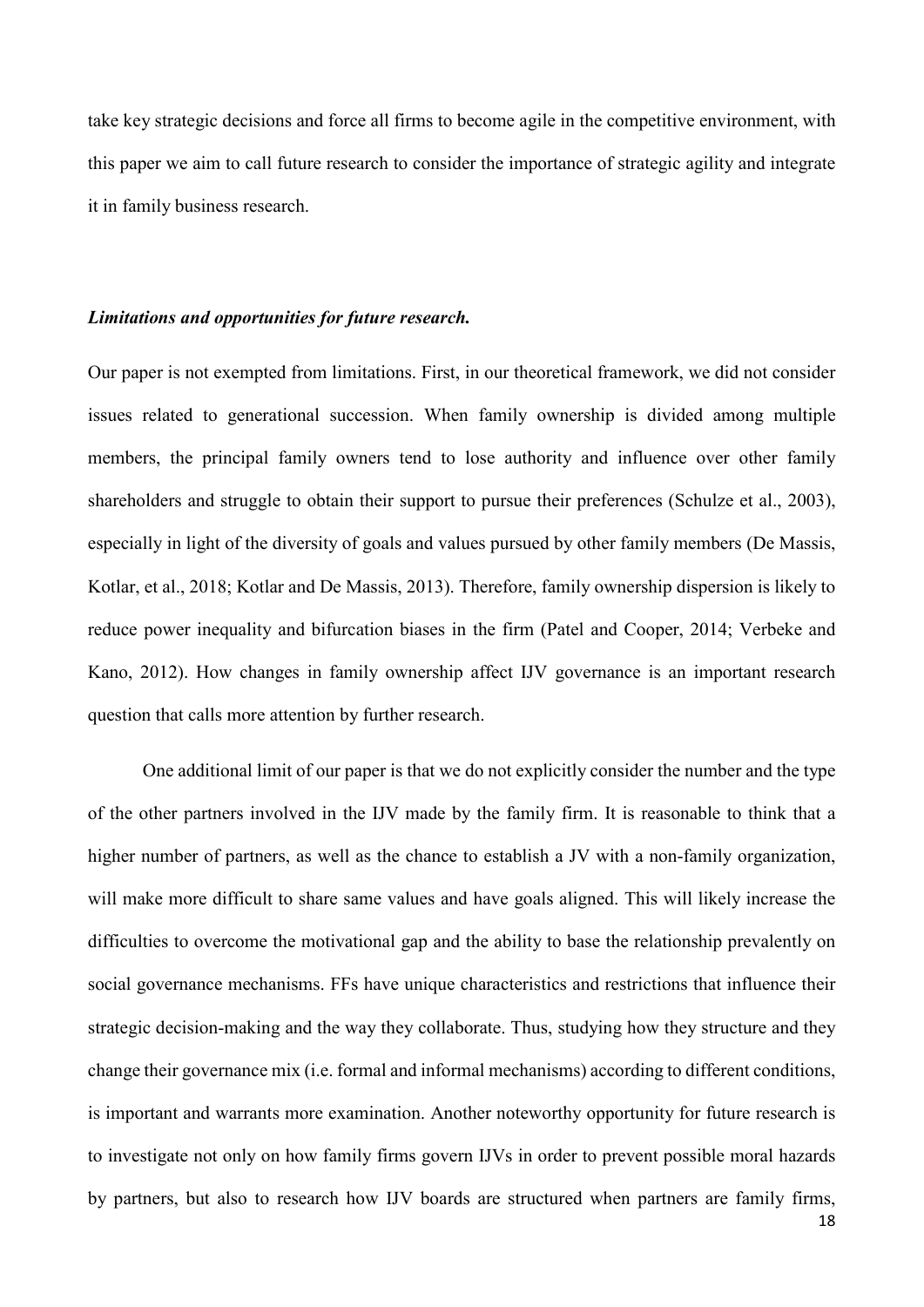compared to non-family organizations. The literature on alliances and family businesses have largely developed independently from each other and many opportunities exist to bring them together. Doing so would have significant scholarly value and would generate spill-over effects to corporate governance research and international business literature as well.

Finally, FFs that are engaged in IJVs can pursue several avenues when behavioural uncertainty arises and conflicts escalate. So, what happens when the current governance mix results to be not sufficient for containing inter-partner instability? Given that FFs have limited financial resources [\(Fernández and Nieto, 2006\)](#page-21-11), it is likely that they will try to avoid to turn to expensive public legal institutions and it is thus important to investigate what other mechanisms they design to resolve disputes internally. For instance, FFs may craft specific trilateral mechanisms in their IJV contracts, in the event that boards fail to contain conflicts internally. These private mechanisms aim to foster credible commitment to contractual terms while preserving amicability and continuity of the relationship [\(Williamson, 1991\)](#page-25-9). Therefore, we urge future research to shed light on governance design by family boards, investigating how they control partners' behaviour uncertainty and how they resolve conflicts when they occur.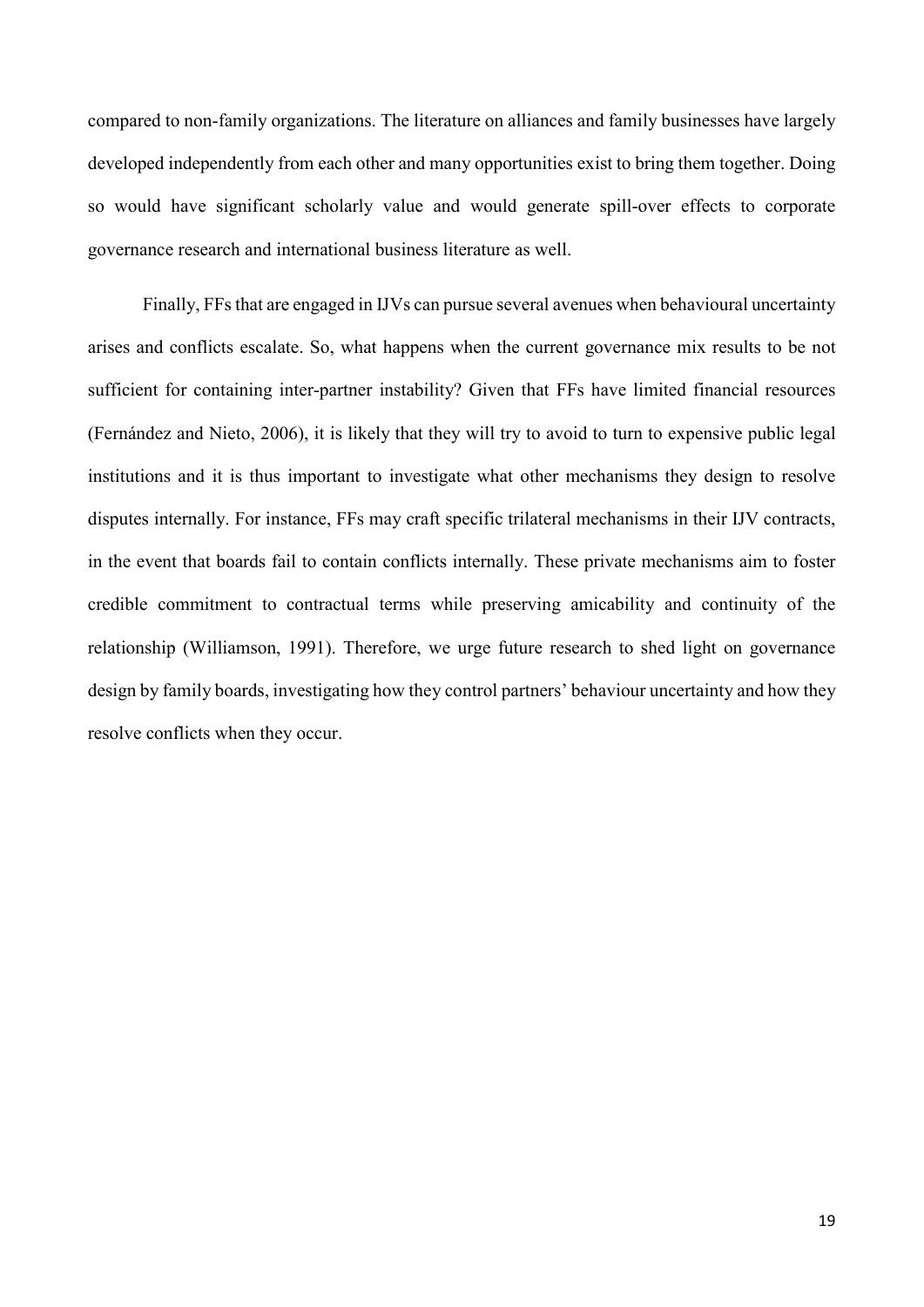## **References**

<span id="page-19-11"></span>Adler, P.S., Kwon, S.-W., 2002. Social capital: Prospects for a new concept. Academy of Management Review 27, 17-40.

<span id="page-19-0"></span>Ali, T., Larimo, J., 2016. Managing opportunism in international joint ventures: The role of structural and social mechanisms. Scandinavian Journal of Management 32, 86-96.

<span id="page-19-4"></span>Anderson, R.C., Reeb, D.M., Upadhyay, A., Zhao, W., 2011. The economics of director heterogeneity. Financial Management 40, 5-38.

<span id="page-19-3"></span>Arbussa, A., Bikfalvi, A., Marquès, P., 2017. Strategic agility-driven business model renewal: the case of an SME. Management Decision 55, 271-293.

<span id="page-19-12"></span>Arregle, J.L., Duran, P., Hitt, M.A., Essen, M., 2017. Why Is Family Firms' Internationalization Unique? A Meta‐Analysis. Entrepreneurship Theory and Practice 41, 801-831.

<span id="page-19-6"></span>Arregle, J.L., Naldi, L., Nordqvist, M., Hitt, M.A., 2012. Internationalization of family‐controlled firms: a study of the effects of external involvement in governance. Entrepreneurship Theory and Practice 36, 1115- 1143.

Arrow, K.J., 1974. The limits of organization. WW Norton & Company.

<span id="page-19-10"></span><span id="page-19-8"></span>Arzubiaga, U., Kotlar, J., De Massis, A., Maseda, A., Iturralde, T., 2018. Entrepreneurial orientation and innovation in family SMEs: unveiling the (actual) impact of the Board of Directors. Journal of Business Venturing.

<span id="page-19-5"></span>Bammens, Y., Voordeckers, W., Van Gils, A., 2011. Boards of directors in family businesses: A literature review and research agenda. International Journal of Management Reviews 13, 134-152.

<span id="page-19-7"></span>Banalieva, E.R., Eddleston, K.A., 2011. Home-region focus and performance of family firms: The role of family vs non-family leaders. Journal of International Business Studies 42, 1060-1072.

<span id="page-19-1"></span>Beamish, P.W., Lupton, N.C., 2016. Cooperative strategies in international business and management: Reflections on the past 50 years and future directions. Journal of World Business 51, 163-175.

<span id="page-19-9"></span>Belk, R.W., 1988. Possessions and the extended self. Journal of Consumer Research 15, 139-168.

<span id="page-19-2"></span>Berrone, P., Cruz, C., Gomez-Mejia, L.R., 2012. Socioemotional wealth in family firms: Theoretical dimensions, assessment approaches, and agenda for future research. Family Business Review 25, 258-279.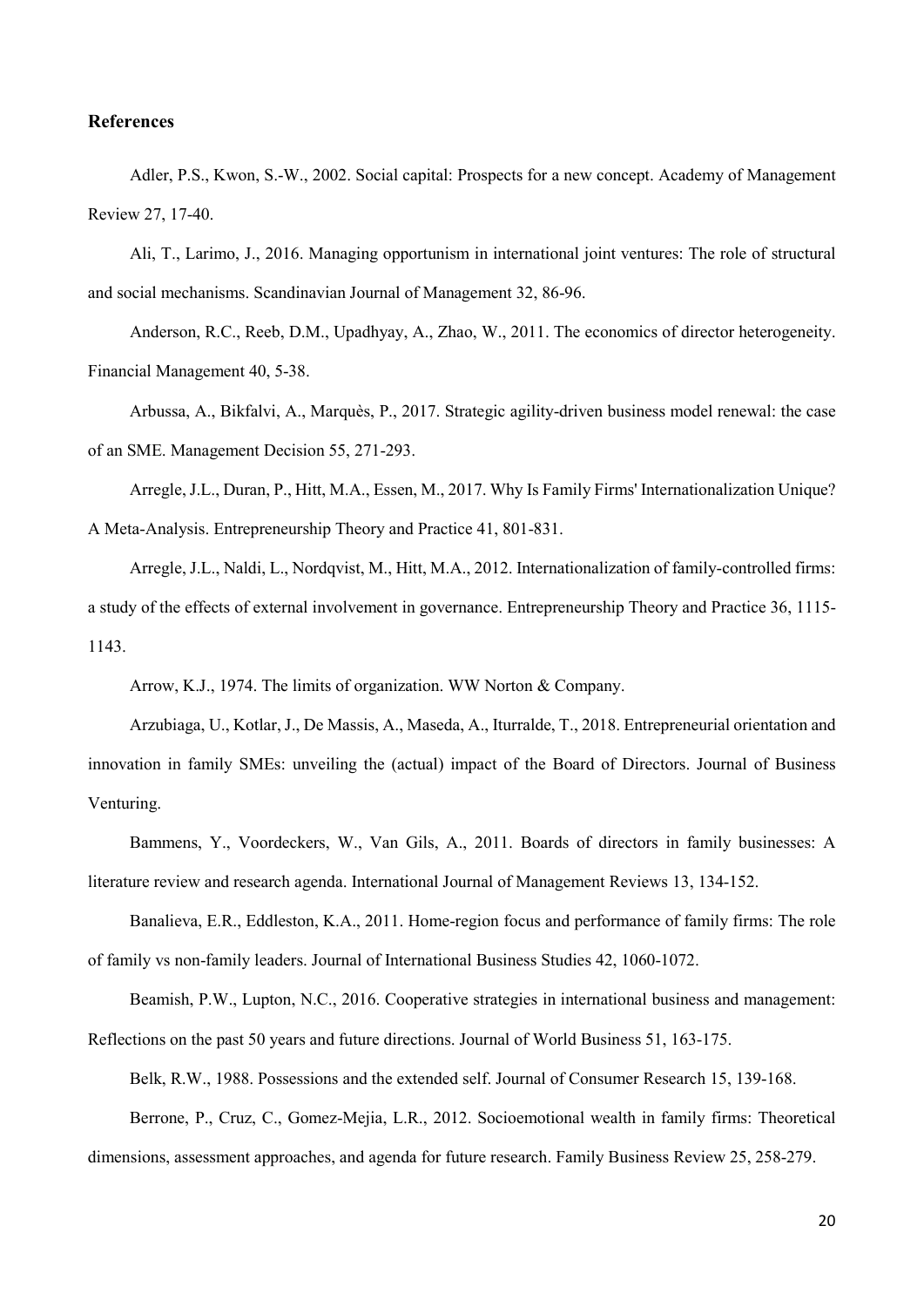<span id="page-20-12"></span>Berrone, P., Cruz, C., Gomez-Mejia, L.R., Larraza-Kintana, M., 2010. Socioemotional wealth and corporate responses to institutional pressures: Do family-controlled firms pollute less? Administrative Science Quarterly 55, 82-113.

<span id="page-20-6"></span>Boeker, W., Karichalil, R., 2002. Entrepreneurial transitions: Factors influencing founder departure. Academy of Management Journal 45, 818-826.

<span id="page-20-9"></span>Broekaert, W., Andries, P., Debackere, K., 2016. Innovation processes in family firms: the relevance of organizational flexibility. Small Business Economics 47, 771-785.

<span id="page-20-5"></span>Cannella, A., Jones, C., Withers, M., 2015. Family-versus lone-founder-controlled public corporations: Social identity theory and boards of directors. Academy of Management Journal 58, 436-459.

<span id="page-20-4"></span>Carney, M., 2005. Corporate governance and competitive advantage in family‐controlled firms. Entrepreneurship Theory and Practice 29, 249-265.

<span id="page-20-11"></span>Casson, M., 1989. A theory of cooperation in international business, The multinational enterprise. Springer, pp. 46-74.

<span id="page-20-3"></span>Chen, P.L., Kor, Y., Mahoney, J.T., Tan, D., 2017. Pre‐Market Entry Experience and Post‐Market Entry Learning of the Board of Directors: Implications for Post‐Entry Performance. Strategic Entrepreneurship Journal 11, 441-463.

<span id="page-20-1"></span>Chrisman, J.J., Chua, J.H., De Massis, A., Frattini, F., Wright, M., 2015. The ability and willingness paradox in family firm innovation. Journal of Product Innovation Management 32, 310-318.

<span id="page-20-2"></span>Chrisman, J.J., Patel, P.C., 2012. Variations in R&D investments of family and nonfamily firms: Behavioral agency and myopic loss aversion perspectives. Academy of Management Journal 55, 976-997.

<span id="page-20-8"></span>Cruz, C.C., Gómez-Mejia, L.R., Becerra, M., 2010. Perceptions of benevolence and the design of agency contracts: CEO-TMT relationships in family firms. Academy of Management Journal 53, 69-89.

<span id="page-20-0"></span>Das, T., Rahman, N., 2010. Determinants of partner opportunism in strategic alliances: a conceptual framework. Journal of Business and Psychology 25, 55-74.

<span id="page-20-10"></span>Das, T.K., Teng, B.-S., 2000. Instabilities of strategic alliances: An internal tensions perspective. Organization Science 11, 77-101.

<span id="page-20-7"></span>Davis, P.S., Harveston, P.D., 1999. In the founder's shadow: Conflict in the family firm. Family Business Review 12, 311-323.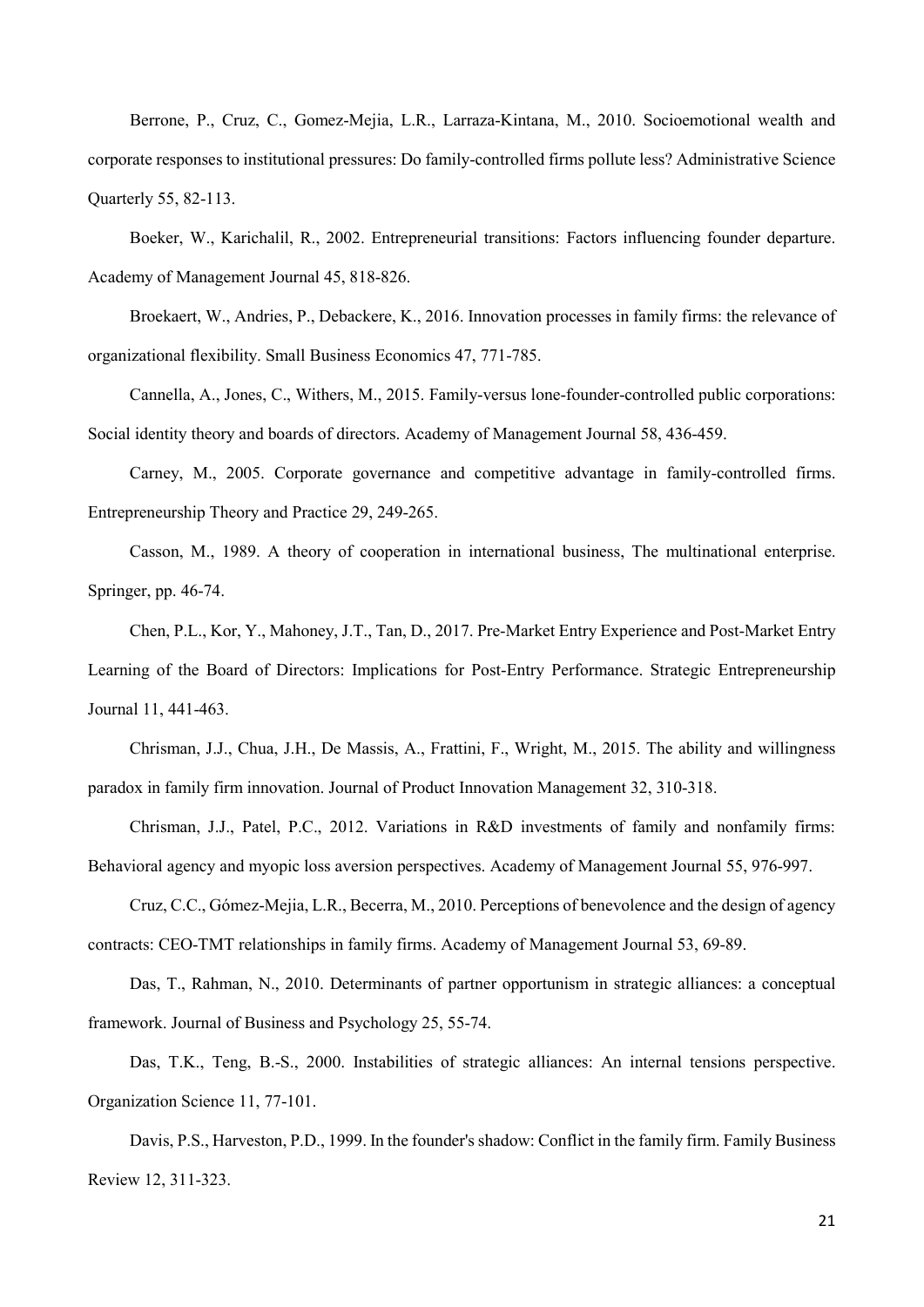<span id="page-21-2"></span>De Massis, A., Frattini, F., Majocchi, A., Piscitello, L., 2018. Family Firms in the Global Economy: Toward a Deeper Understanding of Internationalization Determinants, Processes, and Outcomes. Global Strategy Journal.

<span id="page-21-4"></span>De Massis, A., Kotlar, J., Chua, J.H., Chrisman, J.J., 2014. Ability and willingness as sufficiency conditions for family‐oriented particularistic behavior: implications for theory and empirical studies. Journal of Small Business Management 52, 344-364.

<span id="page-21-10"></span>De Massis, A., Kotlar, J., Mazzola, P., Minola, T., Sciascia, S., 2018. Conflicting selves: Family owners' multiple goals and self-control agency problems in private firms. Entrepreneurship Theory and Practice 42, 362-389.

<span id="page-21-9"></span>De Visscher, F.M., Aronoff, C., Ward, J.L., 1995. Financing transitions: Managing capital and liquidity in the family business. Family Business Leadership Series, no. 7. Marietta, GA: Business Owners Resources.

<span id="page-21-6"></span>De Vries, M.F.R.K., 1996. Family business: human dilemmas in the family firm: text and cases. Arden Shakespeare.

<span id="page-21-8"></span>Deephouse, D.L., Jaskiewicz, P., 2013. Do family firms have better reputations than non-family firms? An integration of socioemotional wealth and social identity theories. Journal of management Studies 50, 337- 360.

<span id="page-21-7"></span>Demsetz, H., Lehn, K., 1985. The structure of corporate ownership: causes and consequences. Journal of Political Economy 93, 1155-1177.

<span id="page-21-1"></span>Doz, Y.L., Kosonen, M., 2010. Embedding strategic agility: A leadership agenda for accelerating business model renewal. Long Range Planning 43, 370-382.

<span id="page-21-5"></span>Fama, E.F., Jensen, M.C., 1983. Separation of ownership and control. The Journal of Law and Economics 26, 301-325.

<span id="page-21-11"></span>Fernández, Z., Nieto, M.J., 2006. Impact of ownership on the international involvement of SMEs. Journal of International Business Studies 37, 340-351.

<span id="page-21-0"></span>Fryxell, G.E., Dooley, R.S., Vryza, M., 2002. After the ink dries: the interaction of trust and control in US‐based international joint ventures. Journal of Management Studies 39, 865-886.

<span id="page-21-3"></span>Gomez-Mejia, L.R., Cruz, C., Berrone, P., De Castro, J., 2011. The bind that ties: Socioemotional wealth preservation in family firms. Academy of Management Annals 5, 653-707.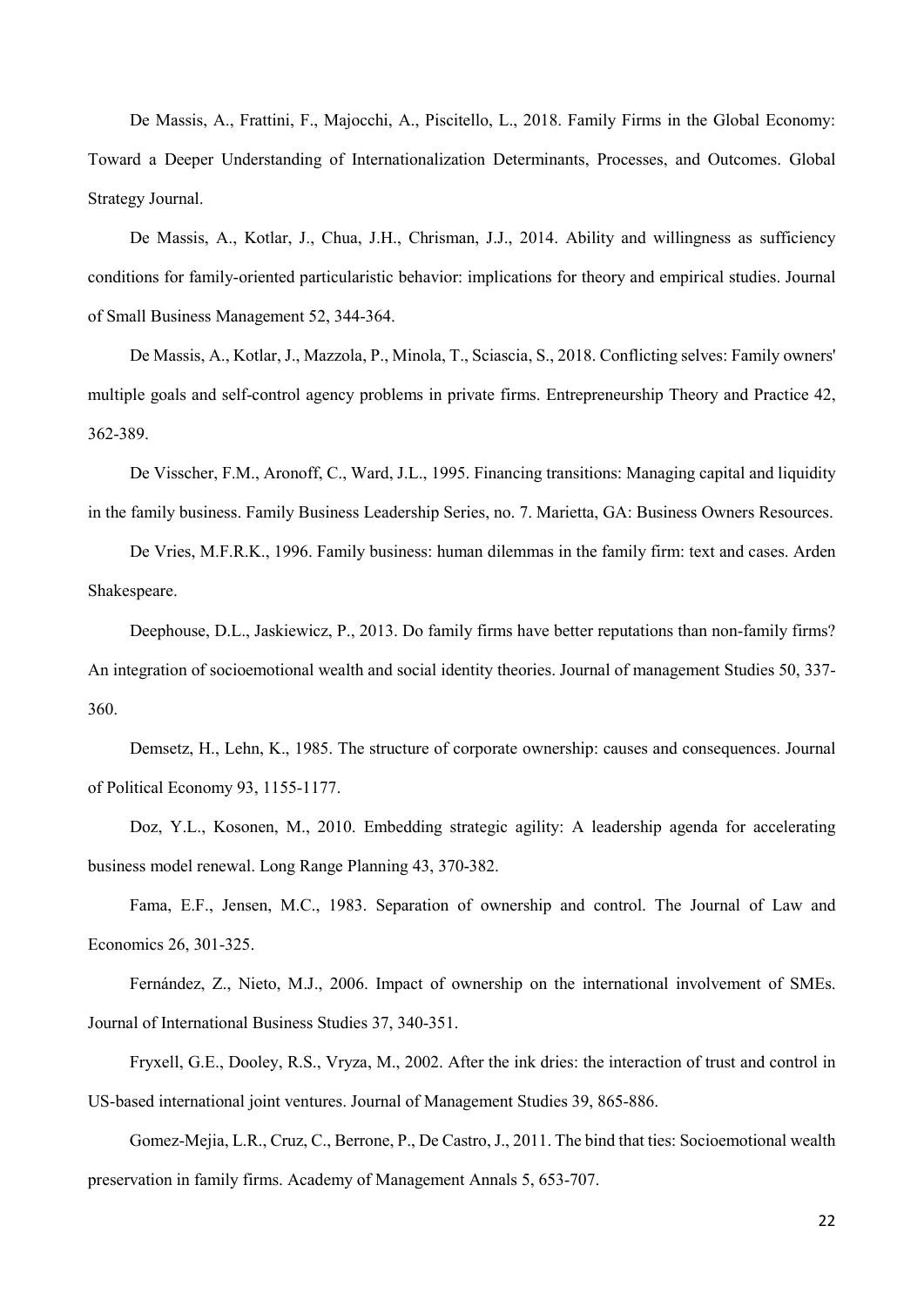<span id="page-22-1"></span>Gómez-Mejía, L.R., Haynes, K.T., Núñez-Nickel, M., Jacobson, K.J., Moyano-Fuentes, J., 2007. Socioemotional wealth and business risks in family-controlled firms: Evidence from Spanish olive oil mills. Administrative Science Quarterly 52, 106-137.

<span id="page-22-9"></span>Gurkov, I., Goldberg, A., Saidov, Z., 2017. Strategic agility and persistence: HEM's entry into the Russian market of expendable materials for clinical laboratories. Global Business and Organizational Excellence 36, 12-19.

<span id="page-22-7"></span>Hillman, A.J., Dalziel, T., 2003. Boards of directors and firm performance: Integrating agency and resource dependence perspectives. Academy of Management Review 28, 383-396.

<span id="page-22-8"></span>Hitt, M.A., Bierman, L., Uhlenbruck, K., Shimizu, K., 2006. The importance of resources in the internationalization of professional service firms: The good, the bad, and the ugly. Academy of Management Journal 49, 1137-1157.

<span id="page-22-2"></span>Kano, L., Verbeke, A., 2018. Family firm internationalization: Heritage assets and the impact of bifurcation bias. Global Strategy Journal 8, 158-183.

<span id="page-22-10"></span>Kellermanns, F.W., Eddleston, K.A., 2004. Feuding families: when conflict does a family firm good. Entrepreneurship Theory and Practice 28, 209-228.

<span id="page-22-6"></span>Kim, Y., Cannella, A.A., 2008. Toward a social capital theory of director selection. Corporate Governance: An International Review 16, 282-293.

<span id="page-22-0"></span>Klijn, E., Reuer, J.J., Van den Bosch, F.A.J., Volberda, H.W., 2013. Performance implications of IJV Boards: A contingency perspective. Journal of Management Studies 50, 1245-1266.

<span id="page-22-3"></span>König, A., Kammerlander, N., Enders, A., 2013. The family innovator's dilemma: How family influence affects the adoption of discontinuous technologies by incumbent firms. Academy of Management Review 38, 418-441.

<span id="page-22-5"></span>Kor, Y.Y., Sundaramurthy, C., 2009. Experience-based human capital and social capital of outside directors. Journal of Management 35, 981-1006.

<span id="page-22-4"></span>Kotey, B., 2005. Goals, management practices, and performance of family SMEs. International Journal of Entrepreneurial Behavior & Research 11, 3-24.

<span id="page-22-11"></span>Kotlar, J., De Massis, A., 2013. Goal setting in family firms: Goal diversity, social interactions, and collective commitment to family‐centered goals. Entrepreneurship Theory and Practice 37, 1263-1288.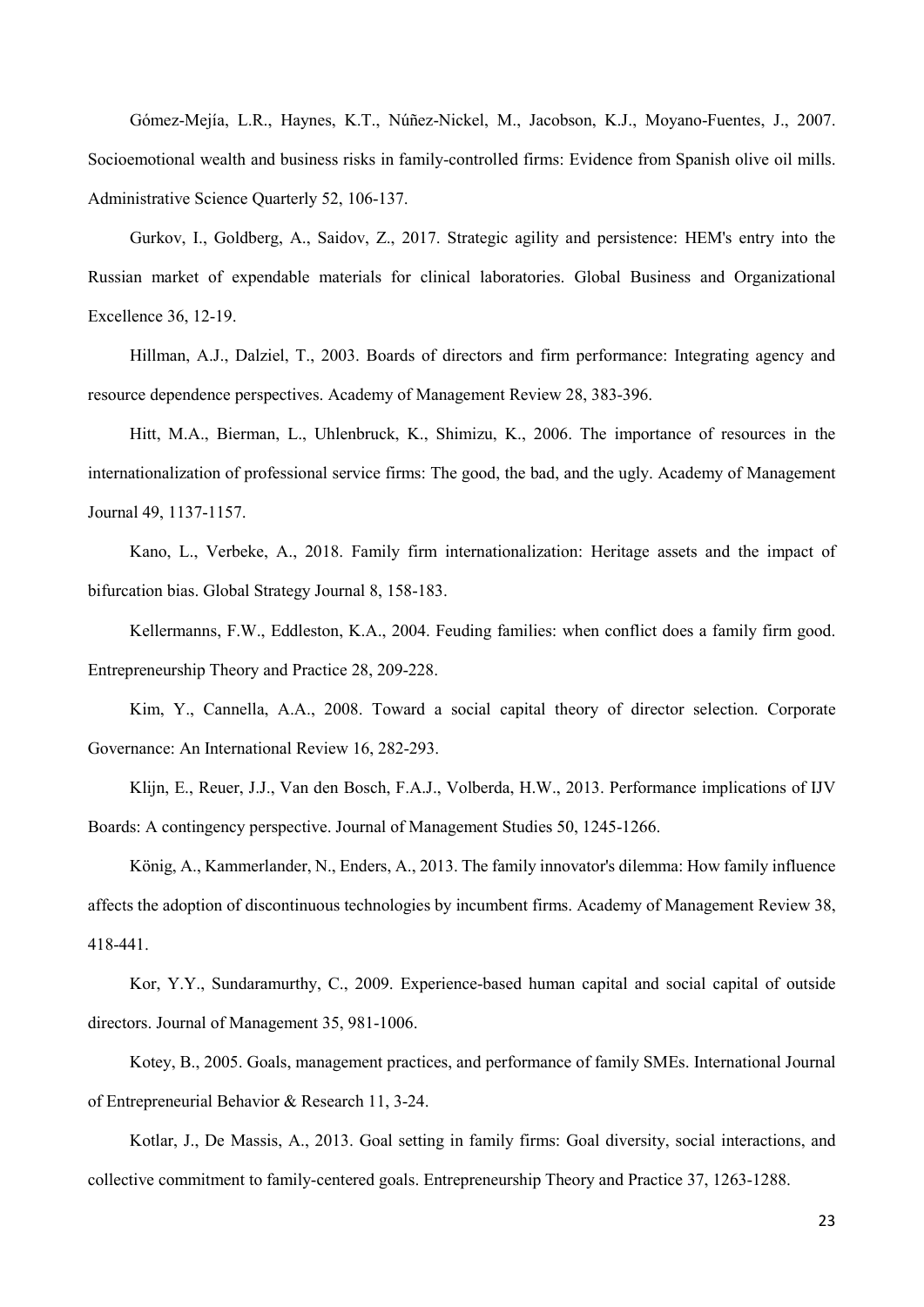<span id="page-23-4"></span>Kotlar, J., De Massis, A., Frattini, F., Bianchi, M., Fang, H., 2013. Technology acquisition in family and nonfamily firms: A longitudinal analysis of Spanish manufacturing firms. Journal of Product Innovation Management 30, 1073-1088.

<span id="page-23-1"></span>Kotlar, J., Signori, A., De Massis, A., Vismara, S., 2018. Financial wealth, socioemotional wealth, and IPO underpricing in family firms: A two-stage gamble model. Academy of Management Journal 61, 1073- 1099.

<span id="page-23-5"></span>Kotter, J.P., 2014. Accelerate: Building strategic agility for a faster-moving world. Harvard Business Review Press.

<span id="page-23-6"></span>Le Breton‐Miller, I., Miller, D., 2013. Socioemotional wealth across the family firm life cycle: A commentary on "Family Business Survival and the Role of Boards". Entrepreneurship Theory and Practice 37, 1391-1397.

Lin, N., Cook, K.S., Burt, R.S., 2001. Social capital: Theory and research. Transaction Publishers.

<span id="page-23-12"></span><span id="page-23-11"></span>Lumpkin, G.T., Brigham, K.H., 2011. Long–term orientation and intertemporal choice in family firms. Entrepreneurship Theory and Practice 35, 1149-1169.

<span id="page-23-3"></span>Majocchi, A., D'Angelo, A., Forlani, E., Buck, T., 2018. Bifurcation bias and exporting: Can foreign work experience be an answer? Insight from European family SMEs. Journal of World Business 53, 237-247.

<span id="page-23-10"></span>Mayer, R.C., Davis, J.H., Schoorman, F.D., 1995. An integrative model of organizational trust. Academy of Management Review 20, 709-734.

<span id="page-23-2"></span>Miller, D., Breton-Miller, I.L., Lester, R.H., 2013. Family firm governance, strategic conformity, and performance: Institutional vs. strategic perspectives. Organization Science 24, 189-209.

<span id="page-23-7"></span>Miller, D., Breton-Miller, L., 2006. Family governance and firm performance: Agency, stewardship, and capabilities. Family Business Review 19, 73-87.

<span id="page-23-9"></span>Miller, D., Le Breton-Miller, I., 2005. Management insights from great and struggling family businesses. Long Range Planning 38, 517-530.

<span id="page-23-8"></span>Nag, R., Gioia, D.A., 2012. From common to uncommon knowledge: Foundations of firm-specific use of knowledge as a resource. Academy of Management Journal 55, 421-457.

<span id="page-23-0"></span>Park, J.-Y., Harris, S., 2014. Microfoundations for learning within international joint ventures. International Business Review 23, 490-503.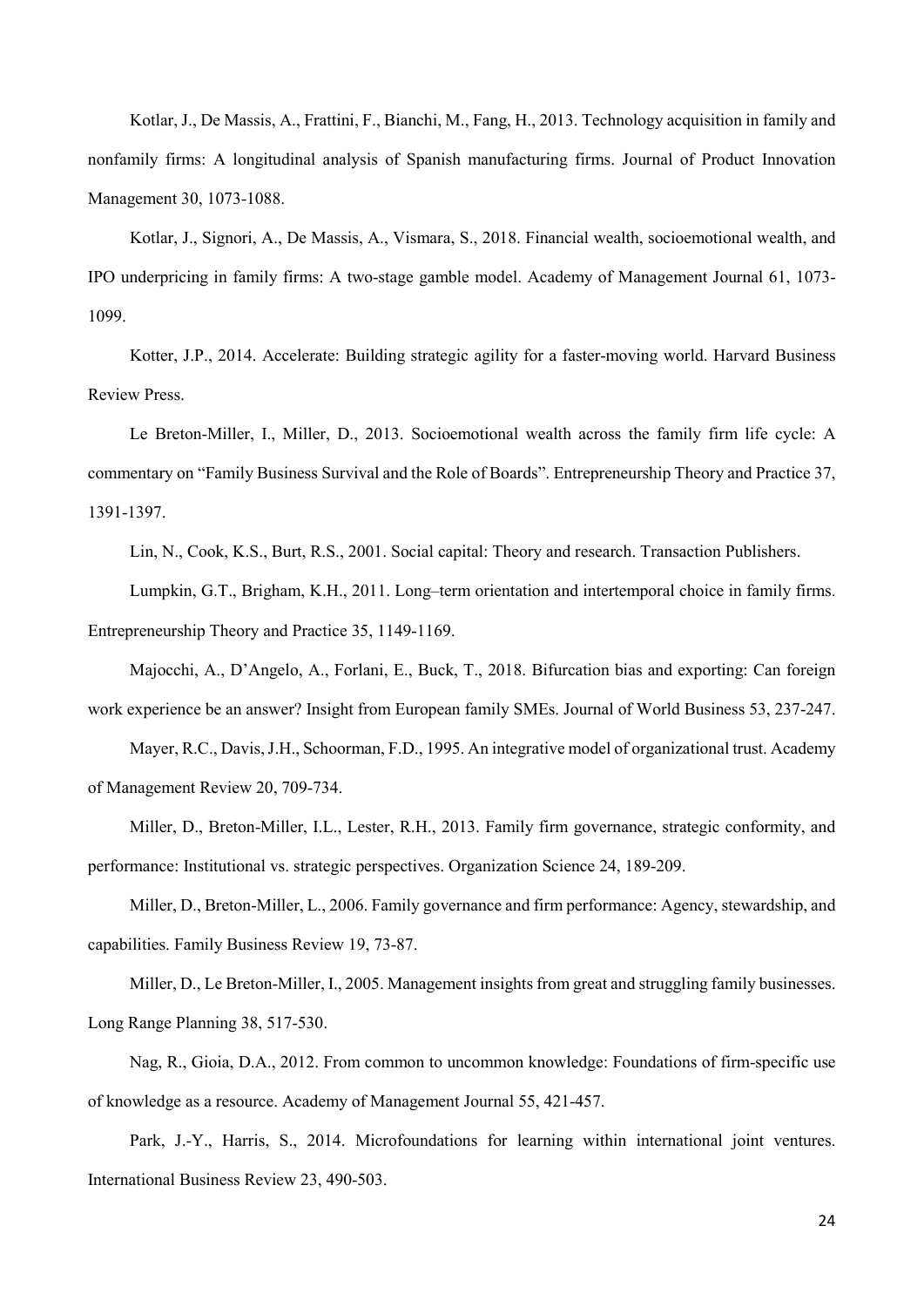<span id="page-24-11"></span>Patel, P.C., Cooper, D., 2014. Structural power equality between family and non-family TMT members and the performance of family firms. Academy of Management Journal 57, 1624-1649.

<span id="page-24-8"></span>Pearson, A.W., Carr, J.C., Shaw, J.C., 2008. Toward a theory of familiness: a social capital perspective. Entrepreneurship Theory and Practice 32, 949-969.

<span id="page-24-0"></span>Perkins, S., Morck, R., Yeung, B., 2014. Innocents abroad: the hazards of international joint ventures with pyramidal group firms. Global Strategy Journal 4, 310-330.

<span id="page-24-7"></span>Pierce, J.L., Kostova, T., Dirks, K.T., 2001. Toward a theory of psychological ownership in organizations. Academy of Management Review 26, 298-310.

<span id="page-24-6"></span>Poppo, L., Zenger, T., 2002. Do formal contracts and relational governance function as substitutes or complements? Strategic Management Journal 23, 707-725.

<span id="page-24-9"></span>Poza, E.J., Alfred, T., Maheshwari, A., 1997. Stakeholder perceptions of culture and management practices in family and family firms-A preliminary report. Family Business Review 10, 135-155.

<span id="page-24-4"></span>Pukall, T.J., Calabrò, A., 2014. The internationalization of family firms: A critical review and integrative model. Family Business Review 27, 103-125.

<span id="page-24-5"></span>Reuber, A.R., 2016. An Assemblage‐Theoretic Perspective on the Internationalization Processes of Family Firms. Entrepreneurship Theory and Practice 40, 1269-1286.

<span id="page-24-1"></span>Reuer, J.J., Klijn, E., Lioukas, C.S., 2014. Board involvement in international joint ventures. Strategic Management Journal 35, 1626-1644.

<span id="page-24-2"></span>Reuer, J.J., Klijn, E., van den Bosch, F.A., Volberda, H.W., 2011. Bringing corporate governance to international joint ventures. Global Strategy Journal 1, 54-66.

<span id="page-24-13"></span><span id="page-24-10"></span>Rigby, D.K., Sutherland, J., Takeuchi, H., 2016. Embracing agile. Harvard Business Review 94, 40-50. Schulze, W.S., Lubatkin, M.H., Dino, R.N., 2003. Toward a theory of agency and altruism in family firms. Journal of Business Venturing 18, 473-490.

<span id="page-24-3"></span>Sestu, M.C., Majocchi, A., 2018. Family Firms and the Choice Between Wholly Owned Subsidiaries and Joint Ventures: A Transaction Costs Perspective. Entrepreneurship Theory and Practice, 1-22.

<span id="page-24-12"></span>Steier, L., 2001. Family firms, plural forms of governance, and the evolving role of trust. Family Business Review 14, 353-368.